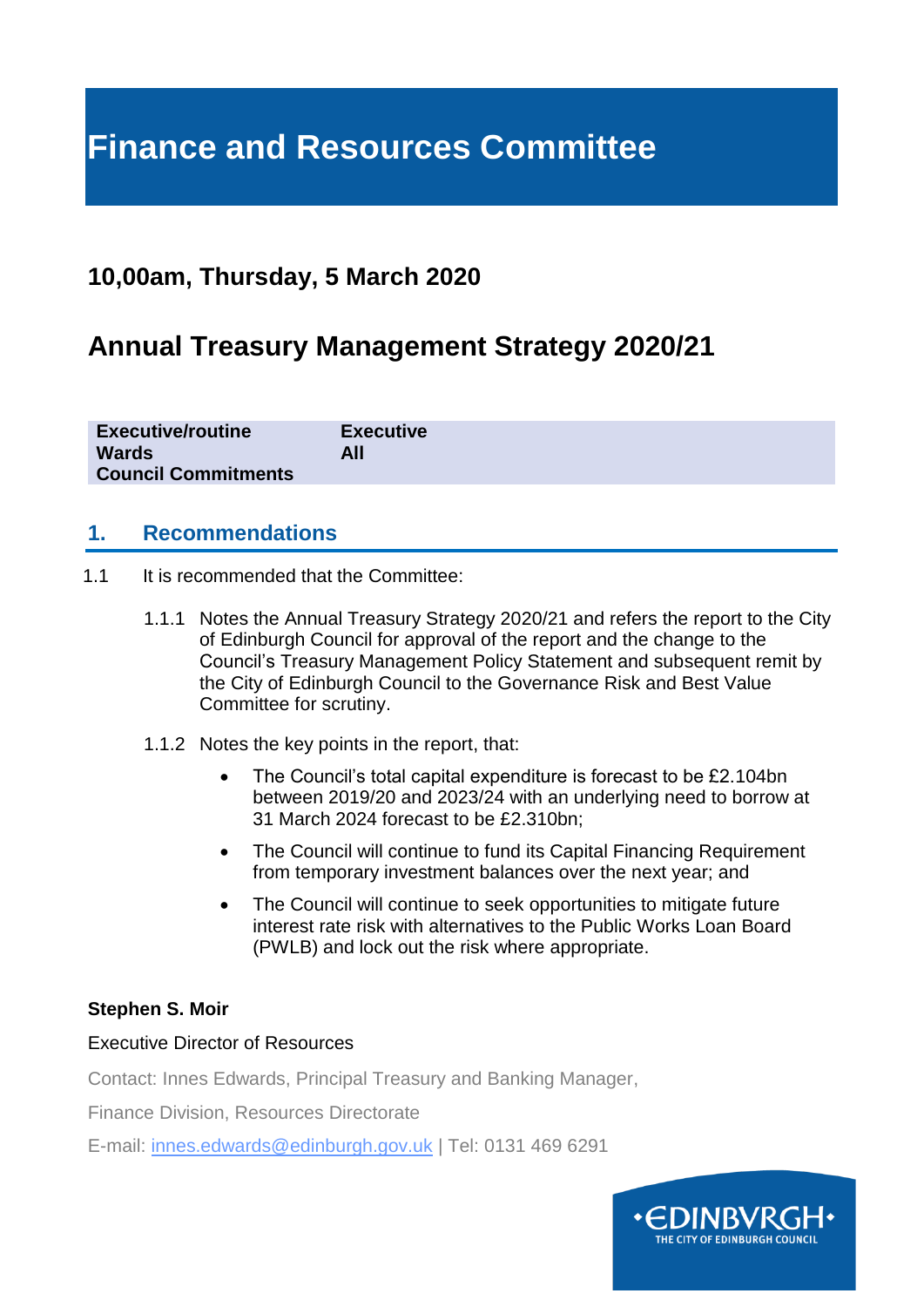**Report**

## **Annual Treasury Management Strategy 2020/21**

## **2. Executive Summary**

2.1 The report proposes a Treasury Management Strategy for the Council for 2020/21, comprising an Annual Investment Strategy and a Debt Management Strategy. There is a statutory requirement for Council to approve this in advance of the new financial year.

## **3. Background**

- 3.1 This report sets out a Treasury Management Strategy for 2020/21 including estimates of funding requirements, an economic forecast and borrowing and investment strategies.
- 3.2 The Council's Treasury Management activities are carried out in accordance with the Council's Treasury Policy Statement. Under the provisions of the Treasury Policy Statement, a report should be submitted on the proposed Treasury Management Strategy for the ensuing year. The Treasury Strategy aims to:
	- Ensure that the Council has sufficient and appropriate facilities available to meet its short and long-term borrowing requirements and funding needs;
	- Secure new funding at the lowest cost; and
	- Ensure that surplus funds are invested in accordance with the list of approved organisations for investment, minimising the risk to the capital sum and optimising the return on these funds consistent with those risks.
- 3.3 Treasury Management is undertaken with regard to the CIPFA Code of Practice for Treasury Management in the Public Services and the Prudential Code. It also adheres to the statutory requirements in Scotland which require this report, including the Capital Investment Programme and Prudential Indicators to be approved by the full Council. Appendix 7 gives details of the Capital Investment Programme and Prudential Indicators which were approved by Council as part of the budget process.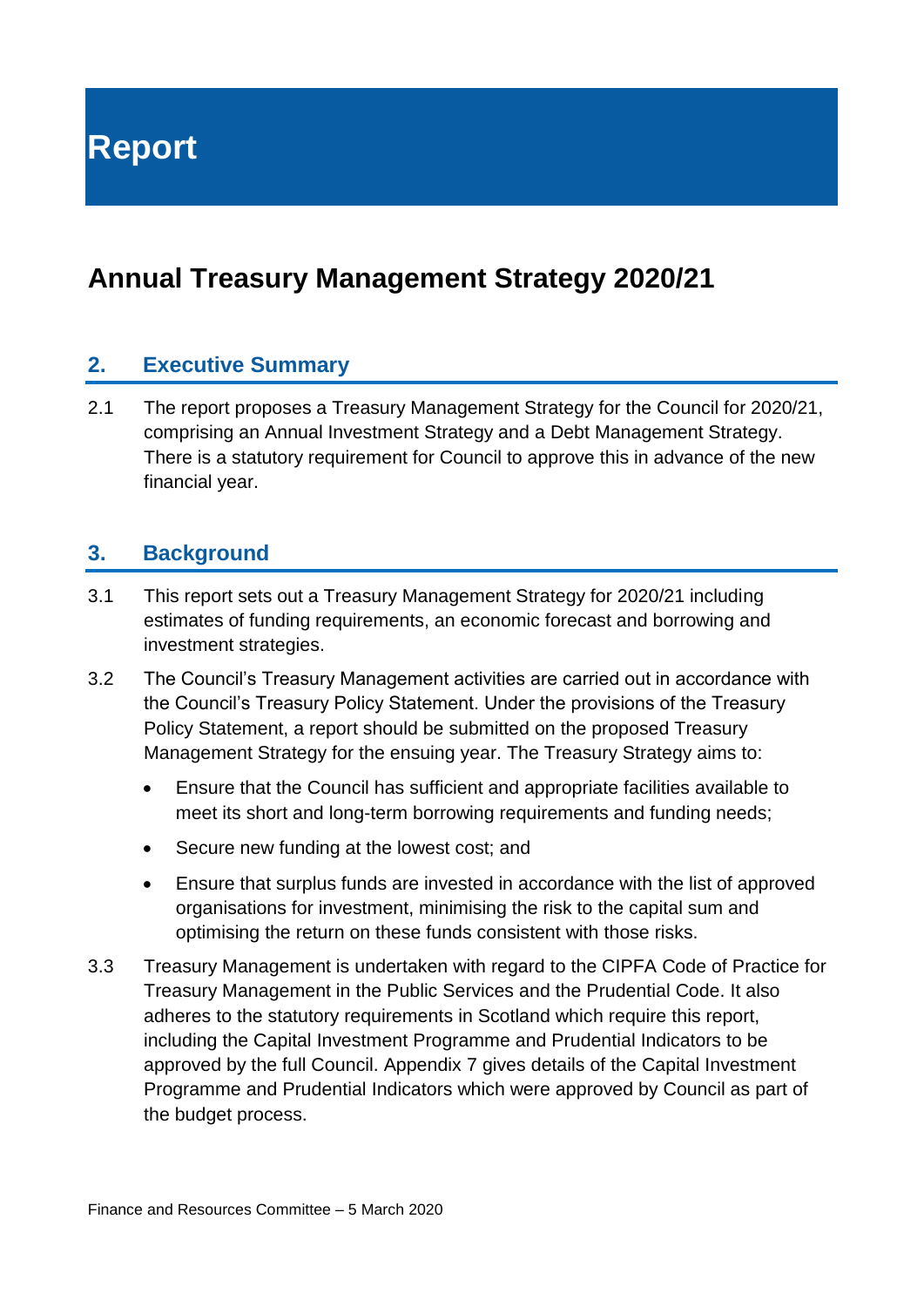## **4. Main report**

## **Capital Expenditure**

4.1 Table A1.1 in Appendix 1 shows the forecast capital expenditure for both the General Fund (GF) Services and the Housing Revenue Account (HRA) for the current and next 4 years. This shows that GF capital expenditure is anticipated to be £1.324bn, and the HRA £780m, giving a total of £2.104bn over the 5 years. In addition to the capital expenditure shown in the table, there is a further £85.1m in 2019/20 and £41.5m in 2020/21 of additional liabilities brought on to the Council's balance sheet in relation to new PPP type projects – the Millerhill Zero waste facility and Queensferry High School.

### **Loans Fund Borrowing Requirement**

- 4.2 Tables A1.2 and A1.3 show how it is anticipated that the Capital Expenditure in Table A1.1 will be funded. Of the £2.104bn, £874m for the GF and £427m for the HRA will be funded by new capital advances from the Loans Fund.
- 4.3 Table A1.4 in Appendix 1 shows that the Council's underlying need to borrow (shown as 'Cumulative Capital Expenditure') is projected to increase from £1.356bn at the start of the current financial year to £2.310bn at 31 March 2024.

## **Economic Outlook**

4.4 Appendix 2 gives an overview of the current economic and market outlook. European and US economies appear weak with both Central Banks reducing interest rates. In the UK inflation is below the Bank of England's target rate of 2% and there are concerns what impact of the Coronavirus will have on the global economy.

## **Treasury Management Strategy – Debt**

- 4.5 In the 2019/20 Forecast, repayment of the £40m RBS Lobo Loans is included in the maturing debt figure of £99m. The £40m replacement PWLB loans as well as the new PWLB borrowing to de-risk the core Trams project funding is included in the Planned PWLB borrowing figure of £207m. The remainder of the Planned Borrowing relates to the capital advances for Edinburgh Living where the Council may choose to undertake external borrowing at the same time as it loans the funds to Edinburgh Living to purchase houses.
- 4.6 The borrowing undertaken this year means that the projected use of temporary investments to fund capital expenditure is projected to fall from £157m to £101m during this financial year. The Debt Management Strategy for 2020/21, as set out in Appendix 3, is to:
	- continue to reduce investment balances to temporarily fund capital expenditure;
	- seek alternative sources of funds to the PWLB; and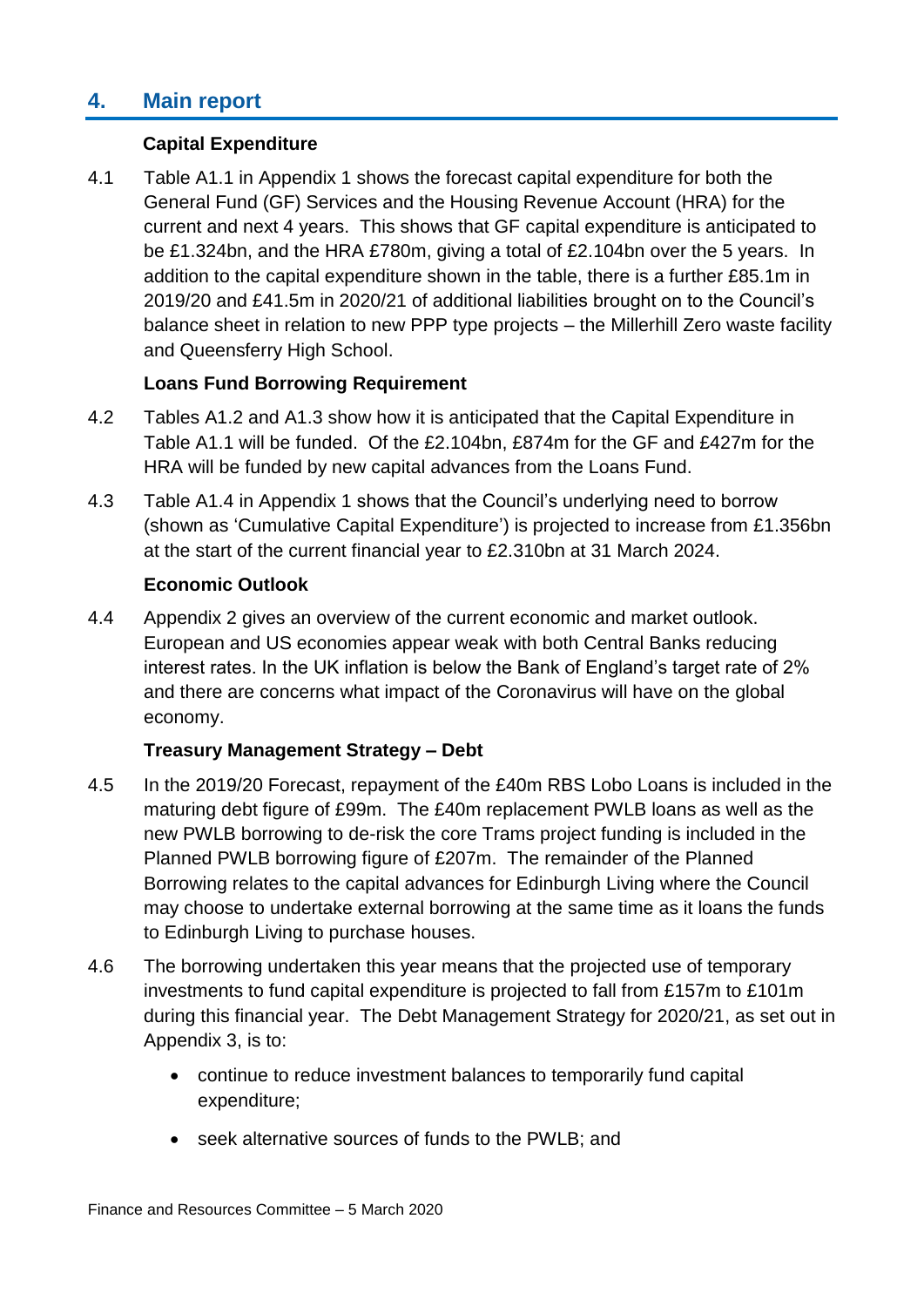• continue to lock out the risk on projects when the timing of capital expenditure becomes certain and interest rates are appropriate.

## **Loan Fund Repayment Policy**

4.7 The Council operates a consolidated loans fund under the terms of the Local Authority (Capital Finance and Accounting) (Scotland) Regulations 2016, and one of the requirements of the Regulations is to report the Council's Loan Fund Repayment Policy. The Policy for 2020/21 is contained in Appendix 4, which also explains the need to change the policy to allow for the consequences of the recent Loans Fund Review. Appendix 6 sets out details of the existing loans including maturity date and interest rate payable.

## **Treasury Management – Annual Investment Strategy**

- 4.8 Appendix 5 details the proposed Annual Investment Strategy for 2020/21. It is intended to continue the current investment strategy which is centred around the security of the investments, taking advantage of longer rates where liquidity allows. Investment will continue to be made via the Cash Fund arrangement.
- 4.9 In order to ensure that the Council adhere to State Aid legislation, the Investment Strategy proposes a change to the Council's Treasury Management Policy Statement to permit the Council to lend to Council Companies and LLPs in the form of mezzanine loans.

## **Treasury Management Indicators**

4.10 Appendix 7 shows the Indicators required by the Prudential Code which were approved by Council on 20 February.

## **Treasury Management Policy Statements**

4.11 Appendices 8 and 9 set out the Treasury Management Policy Statements for the City of Edinburgh Council and its Treasury Cash Fund.

## **5. Next Steps**

5.1 The success of the Treasury team can be measured by the out-performance of the Treasury Cash Fund against its benchmark of 7-day London Interbank Bid Rate (LIBID) and managing the Council's debt portfolio to minimise the cost to the Council while mitigating risk.

## **6. Financial impact**

6.1 The Council continues to manage its debt portfolio so as to minimise the medium term cost of funding its capital projects. Provision for the revenue implications arising from this report have already been included in the Council's long term financial plan.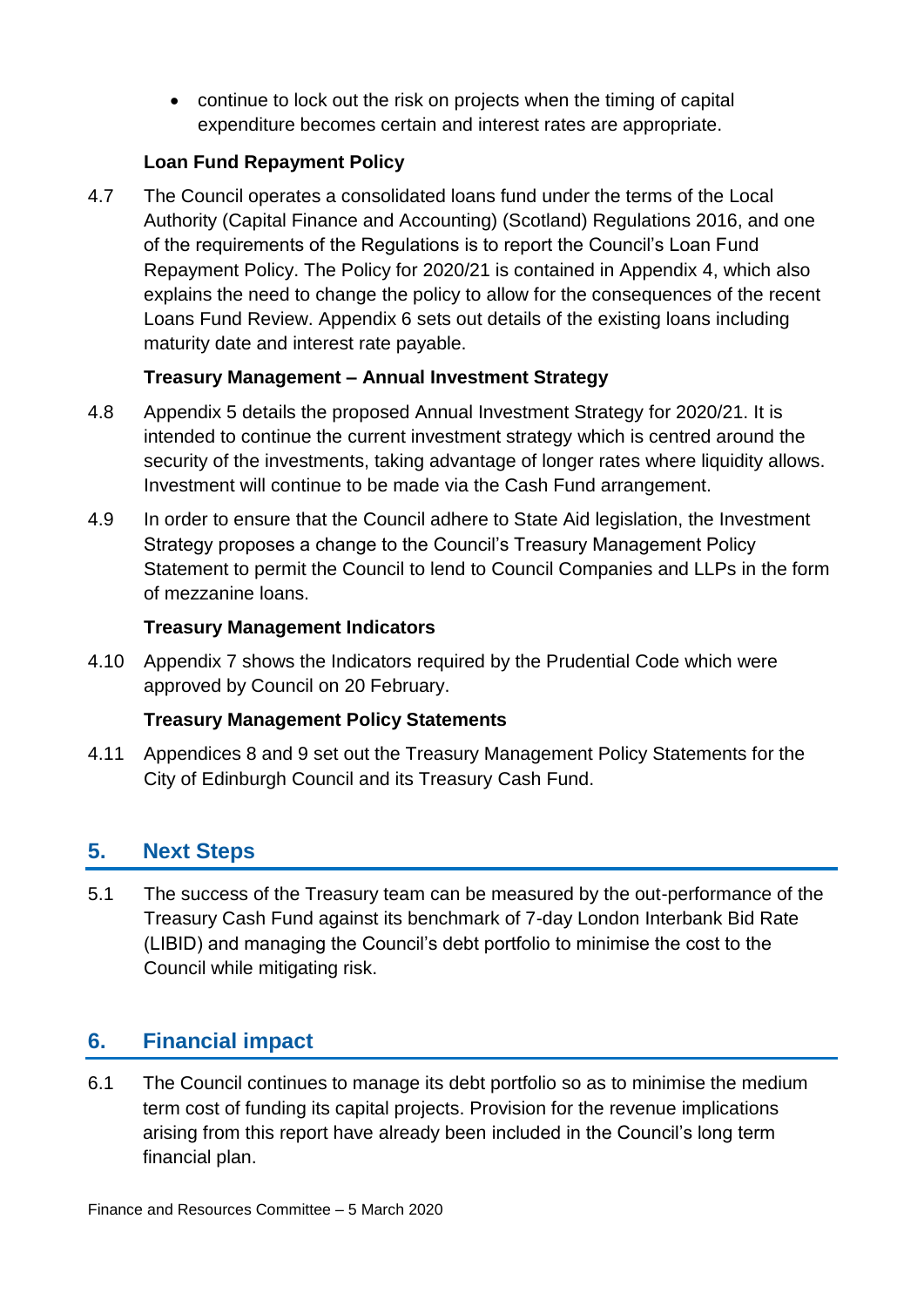6.2 The Treasury Cash Fund has generated significant additional income for the Council.

## **7. Stakeholder/Community Impact**

7.1 There are no adverse stakeholder/community impacts arising from this report.

## **8. Background reading/external references**

8.1 None

## **9. Appendices**

- Appendix 1 Capital Expenditure and Funding Requirement
- Appendix 2 Economic and Market Outlook
- Appendix 3 Treasury Management Debt Management Strategy
- Appendix 4 Loans Fund Repayment Policy
- Appendix 5 Treasury Management Annual Investment Strategy
- Appendix 6 Debt Maturity Profile (January 2019)
- Appendix 7 Prudential Indicators
- Appendix 8 Treasury Management Policy Statement The City of Edinburgh Council
- Appendix 9 Treasury Management Policy Statement Treasury Cash Fund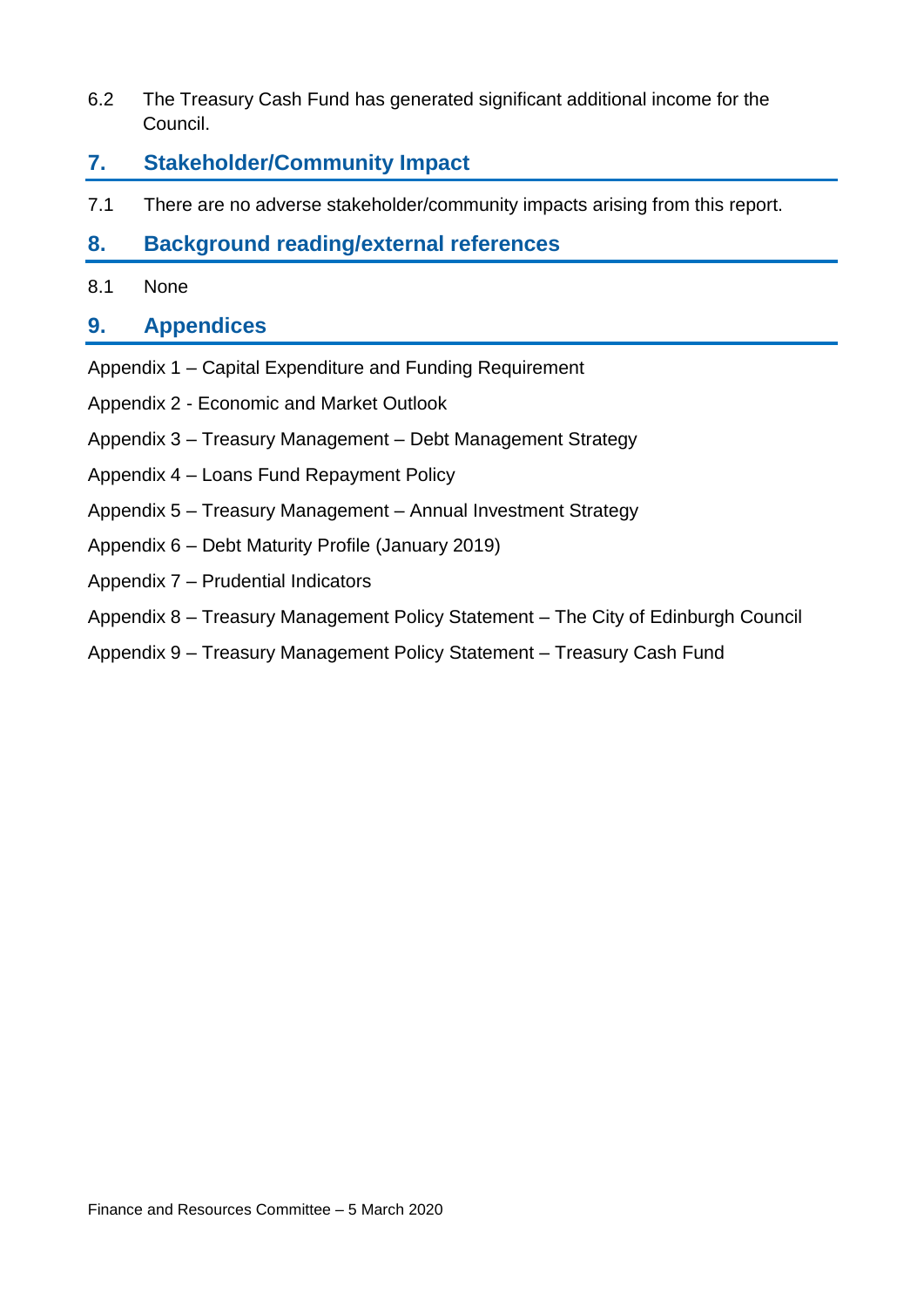|                                                   | 2018/19<br>Actual<br>£000 | 2019/20<br>Forecast<br>£000 | 2020/21<br><b>Estimate</b><br>£000 | 2021/22<br><b>Estimate</b><br>£000 | 2022/23<br><b>Estimate</b><br>£000 | 2023/24<br><b>Estimate</b><br>£000 |
|---------------------------------------------------|---------------------------|-----------------------------|------------------------------------|------------------------------------|------------------------------------|------------------------------------|
| <b>Communities and Families</b>                   | 28,431                    | 66,319                      | 114,331                            | 30,207                             | 51,554                             | 106,745                            |
| Edinburgh Integration Joint Board                 | 138                       | 117                         | 0                                  | 5,000                              | 5,000                              | 0                                  |
| Place                                             | 109,572                   | 99,745                      | 201,611                            | 39,765                             | 36,985                             | 20,035                             |
| Place - Lending                                   | 23,152                    | 28,448                      | 56,139                             | 28,413                             | 52,040                             | 40,575                             |
| Place - Tram York Place to Newhaven               | 0                         | 24,798                      | 70,721                             | 67,339                             | 27,262                             | 9,412                              |
| Contingency                                       | 26                        | 0                           | 4,242                              | 0                                  | 0                                  | $\Omega$                           |
| Resources - Asset Management Works                | 21,770                    | 40,300                      | 16,704                             | 25,916                             | 25,650                             | 19,800                             |
| Resources - Other                                 | 2,652                     | 7,335                       | 6,051                              | 0                                  | 0                                  | 0                                  |
| General Slippage in Programme (2.5% 19/20)        | 0                         | $-4.215$                    | 0                                  | 0                                  | 0                                  | 0                                  |
| <b>Total General Services Capital Expenditure</b> | 185,741                   | 262,847                     | 469,799                            | 196,640                            | 198,491                            | 196,567                            |
| HRA - Capital Expenditure (inc. Early Action)     | 80,962                    | 100,679                     | 96,468                             | 149,982                            | 217,371                            | 215,537                            |

## **Summary of Capital Expenditure and Funding Requirement**

### **Table A1.1 - Capital Expenditure on General Fund Services and HRA**

| <b>General Fund</b>                 | 2018/19<br>Actual | 2019/20<br>Forecast | 2020/21<br><b>Budget</b> | 2021/22<br><b>Budget</b> | 2022/23<br><b>Budget</b> | 2023/24<br><b>Budget</b> |
|-------------------------------------|-------------------|---------------------|--------------------------|--------------------------|--------------------------|--------------------------|
| Grants                              | 113,306           | 131,879             | 77,026                   | 43,500                   | 44,000                   | 44,500                   |
| <b>Asset Sales</b>                  | 19,659            | 37,143              | 3,000                    | 3,000                    | 3,000                    | 3,000                    |
| Capital Fund                        | 7,482             | 6,311               | 14.195                   | 0                        | 12,805                   | 0                        |
| Capital Funded from Current Revenue | 0                 | 0                   | 0                        | 0                        | 0                        | $\Omega$                 |
| Other External Income               | 7,938             | 4.617               | 6.297                    | 10,012                   | 3,106                    | 3,273                    |
| Loans Fund Advances                 | 37,356            | 82,897              | 369,281                  | 140,128                  | 135,581                  | 145,794                  |
| <b>Total</b>                        | 185,741           | 262,847             | 469,799                  | 196,640                  | 198,491                  | 196,567                  |

### **Table A1.2 - Funding Sources for General Fund Services Capital Expenditure**

| <b>HRA</b>                          | 2018/19<br>Actual | 2019/20<br><b>Forecast</b> | 2020/21<br><b>Budget</b> | 2021/22<br><b>Budget</b> | 2022/23<br><b>Budget</b> | 2023/24<br><b>Budget</b> |
|-------------------------------------|-------------------|----------------------------|--------------------------|--------------------------|--------------------------|--------------------------|
| Grants                              | 9.070             | 8,526                      | 66,316                   | 45,331                   | 86,260                   | 66,181                   |
| <b>Asset Sales</b>                  | 6,875             | 13,353                     | 3,150                    | 6,722                    | 11,340                   | 9,805                    |
| Capital Fund                        | 0                 | 0                          | 0                        | 0                        | 0                        | $\Omega$                 |
| Capital Funded from Current Revenue | 48,518            | 23,000                     | 3,656                    | 3,013                    | 3.121                    | 3,229                    |
| Other External Income               | 0                 | 0                          | 0                        | 0                        | 0                        | $\Omega$                 |
| Loans Fund Advances                 | 16,499            | 55.800                     | 23,346                   | 94,916                   | 116.650                  | 136,322                  |
| Total                               | 80,962            | 100,679                    | 96,468                   | 149,982                  | 217,371                  | 215,537                  |

### **Table A1.3 - Funding Sources for HRA Capital Expenditure**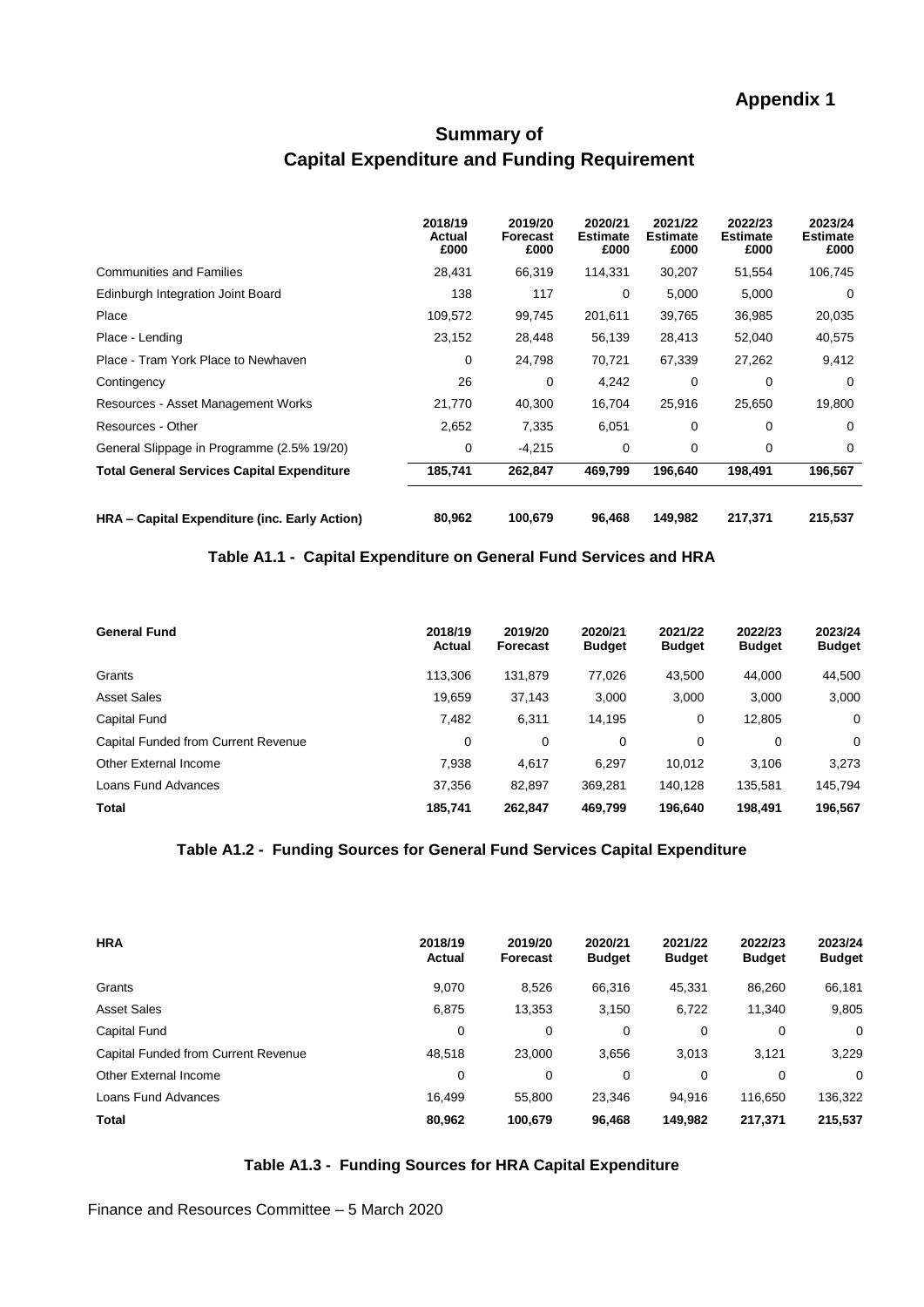| <b>Capital Funding v. External Debt</b>   | 2018/19    | 2019/20    | 2020/21         | 2021/22         | 2022/23         | 2023/24         |
|-------------------------------------------|------------|------------|-----------------|-----------------|-----------------|-----------------|
|                                           | Outturn    | Forecast   | <b>Estimate</b> | <b>Estimate</b> | <b>Estimate</b> | <b>Estimate</b> |
|                                           | £'000      | £'000      | £'000           | £'000           | £'000           | £'000           |
| Debt b/fd                                 | 1,245,546  | 1,198,460  | 1,306,373       | 1,355,159       | 1,331,510       | 1,332,097       |
| Cumulative Capital Expenditure b/fd       | 1,384,533  | 1,355,900  | 1,407,118       | 1,738,960       | 1,913,382       | 2,100,721       |
| Over / underborrowed b/fd                 | $-138,987$ | $-157,440$ | $-100,744$      | $-383,801$      | $-581,872$      | -768,624        |
| GF Capital Financed by borrowing          | 14,196     | 33,243     | 243,170         | 44,756          | 56,659          | 96,187          |
| Tram Capital Financed by borrowing        | 0          | 21,206     | 69,972          | 66,959          | 26,882          | 9,032           |
| Lending to LLPs                           | 23,152     | 28,448     | 56,139          | 28,413          | 52,040          | 40,575          |
| HRA Capital Financed by borrowing         | 16,500     | 55,800     | 23,346          | 94,916          | 116,650         | 136,322         |
| less scheduled repayments by GF           | $-60,791$  | $-66,229$  | $-42,492$       | $-41,172$       | $-43,108$       | $-44,093$       |
| less scheduled repayments by Tram         | 0          | 0          | 0               | 0               | 0               | $-3,404$        |
| less scheduled repayments by LLPs*        | 0          | $-38$      | $-260$          | $-896$          | $-1,299$        | $-2,038$        |
| less scheduled repayments by HRA          | $-20,115$  | $-20,695$  | $-17,489$       | $-17,998$       | $-19,896$       | $-22,492$       |
| less scheduled repayments by Joint Boards | $-1,575$   | $-517$     | -544            | $-556$          | $-589$          | $-623$          |
| <b>Underlying Need to Borrow</b>          | $-28,633$  | 51,218     | 331,842         | 174,422         | 187,340         | 209,466         |
| plus total maturing debt                  | 49,960     | 98,750     | 58,589          | 52,062          | 51,453          | 40,824          |
| <b>Total Borrowing Requirement</b>        | 21,327     | 149,967    | 390,430         | 226,484         | 238,792         | 250,290         |
| <b>Cumulative Borrowing Requirement</b>   |            | 149,967    | 540,398         | 766,882         | 1,005,674       | 1,255,964       |
| <b>Committed Market Borrowing</b>         |            |            | 60,000          |                 |                 |                 |
| Planned PWLB or short borrowing for year  | 2,874      | 206,663    | 47,374          | 28,413          | 52,040          | 40,575          |
| Debt at end of the year                   | 1,198,460  | 1,306,373  | 1,355,158       | 1,331,510       | 1,332,097       | 1,331,848       |
| <b>Cumulative Capital Expenditure</b>     | 1,355,900  | 1,407,118  | 1,738,960       | 1,913,382       | 2,100,721       | 2,310,187       |
| <b>Cumulative Over/Under Borrowed</b>     | $-157,440$ | $-100,744$ | $-383,801$      | -581,872        | -768,624        | $-978,339$      |

\* This is based on the known repayments for current advances, with the planned advances on a 40 year annuity basis, using a 3.15% interest rate.

### **Table A1.4 - Capital Funding v. External Debt**

Tables A1.1, A1.2 and A1.4 include the revised cash flow profile for capital expenditure in relation to the Trams to Newhaven project.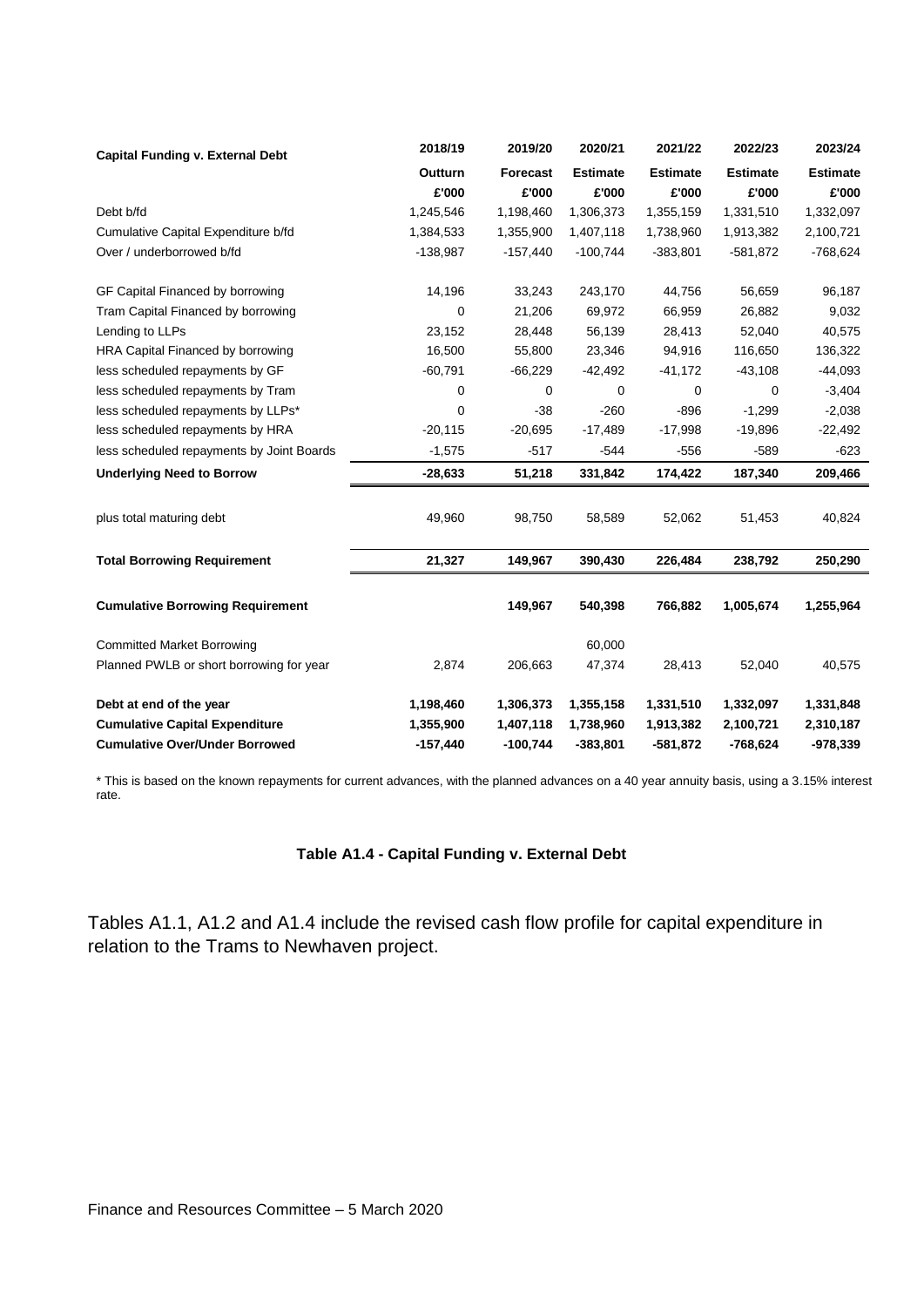## **Economic and Market Outlook**

## **Overview**

Geopolitical worries, particularly in the Middle East, combined with the trade war between the US and China resulted in global growth slowing in 2019. The result of the UK election on 12<sup>th</sup> December 2019 was a majority for the Conservative Party, allowing Prime Minister Boris Johnson to proceed with Brexit plans. Brexit will continue to be a major influence on the UK Economy while it continues to negotiate its exit. However, the UK economy returned to growth in January 2020. Composite PMI data came in at 52.4 which was above expectations and a 16 month high from a contraction of 49.3 in December.

### **World Economy**

In the US the Federal Reserve Open Market Committee (FOMC) voted to reduce interest rates by 25 basis points to between 1.50% and 1.75% at its October meeting having already reduced the rate in August and September as a pre-emptive strike against slowing global and US economic growth on the back of the ongoing trade was with China. During its December meeting the FOMC made no change to interest rates.

Inflation in the Eurozone for December is expected to be 1.3%, up from 1% in November and in line with market expectations. It would be the highest rate since June 2019 with increases in the cost of unprocessed food and energy prices. Core inflation for December, which excludes the prices of food, alcohol and tobacco and energy, is likely to hold steady at 1.3%. GDP growth in the 3rd quarter of 2019 was 1.2% when compared with the same quarter of the previous year, the same as the previous 3 month period. Christine Lagarde took up her new post as European Central Bank President on the 1st November 2019 and in her first announcement confirmed that the bank would continue to provide monetary support as needed to bring the euro inflation rate back towards target.

The Coronavirus is having a large impact on markets and economies in Asia Pacific as the number of infections and death toll continue to rise. Markets in mainland China are closed until 3rd February at the earliest. The spread of the virus has also influenced global markets and analysis from the 2004 SARS virus suggested that it cost the world economy a total of about \$40bn with some forecasting the costs from the Coronavirus could be worse.

## **UK Inflation Outlook**

Figure A2.1 below shows CPI (Consumer Price Index) and RPI since March 2004 and CPIH (CPI including owner occupier housing costs), which was reinstated as a national statistic in July 2017, since 2009.

The Government's preferred measure of inflation, CPI was 1.3% in December 2019, down from 1.5% in November and below the Bank of England's target rate. CPIH was 1.4% in December, down from 1.5% in November. The largest downward contributions came from accommodation services and clothing. Upwards movements came from housing, water, electricity, gas and other fuels. Figure A2.2 shows the contributions to CPIH from December 2017 to December 2019, highlighting the movements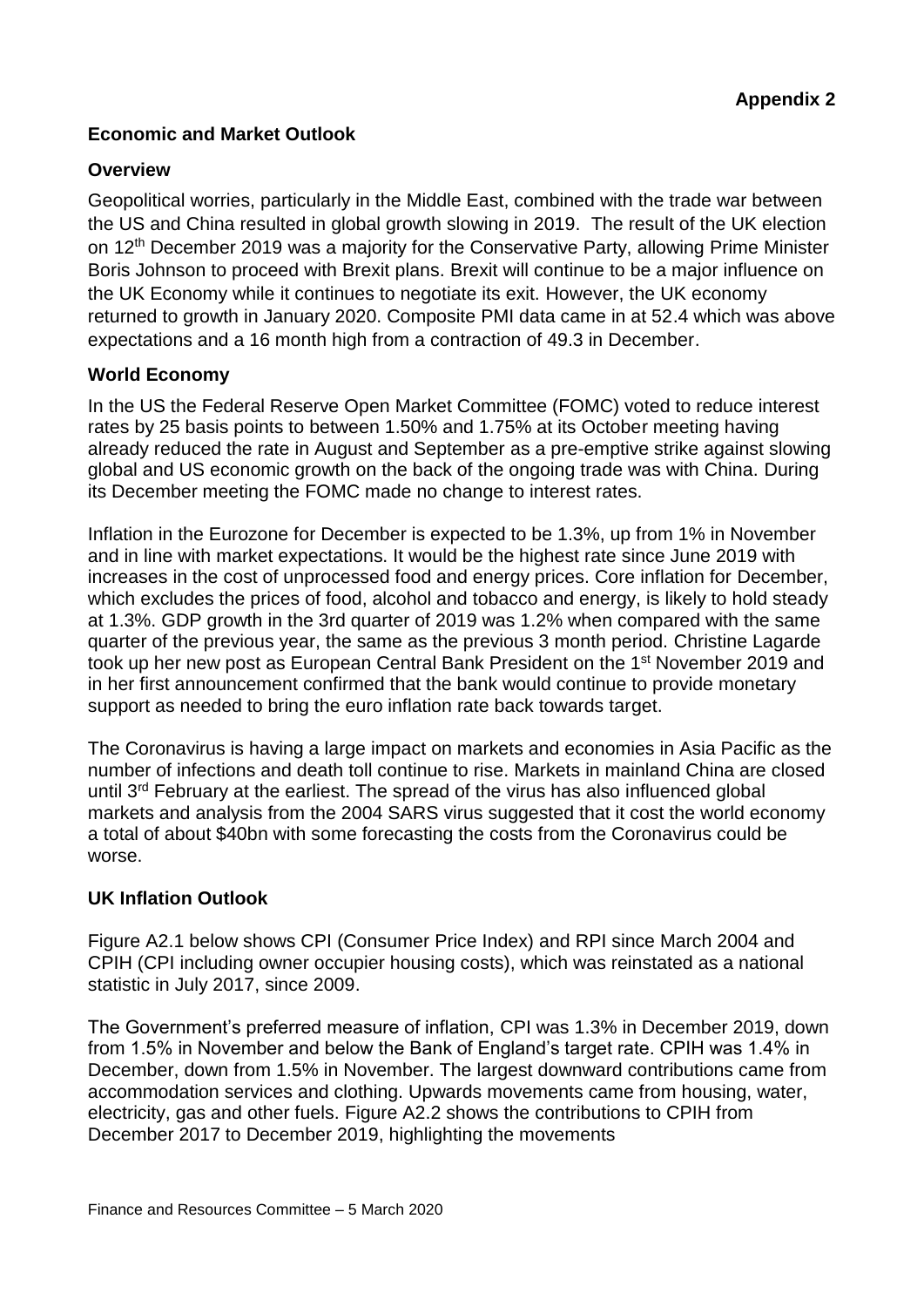The Government's preferred measure of inflation, CPI was 1.3% in December 2019, down from 1.5% in November and below the Bank of England's target rate.



CPIH was 1.4% in December, down from 1.5% in November. The largest downward contributions came from accommodation services and clothing. Upwards movements came from housing, water, electricity, gas and other fuels. Figure A2.2 shows the contributions to CPIH from December 2017 to December 2019, highlighting the movements.



### **Interest Rate Outlook**

Table A2.1 gives a Reuters poll of up to 69 economists, taken 16th January, showing their forecasts for UK Bank Rate until Quarter 2 2021. Most economists polled believed that the UK Bank Rate will remain at 0.75% until the 2<sup>nd</sup> quarter of 2021. The poll also shows some Economists believe UK Bank Rate will drop to 0.25% during Q2 2020 then 0% in Q3. With the recent media comments regarding MPC members perhaps looking to vote for a rate cut in January it may have been expected that there would be a larger reduction in the mean rate from the previous poll at the start of December. In fact the Q1 2020 mean only dropped from 0.71% to 0.70% and Q2 from 0.69% to 0.66%. This shows the difference in opinion between Economists and market expectation as futures data on 20<sup>th</sup> January

Finance and Resources Committee – 5 March 2020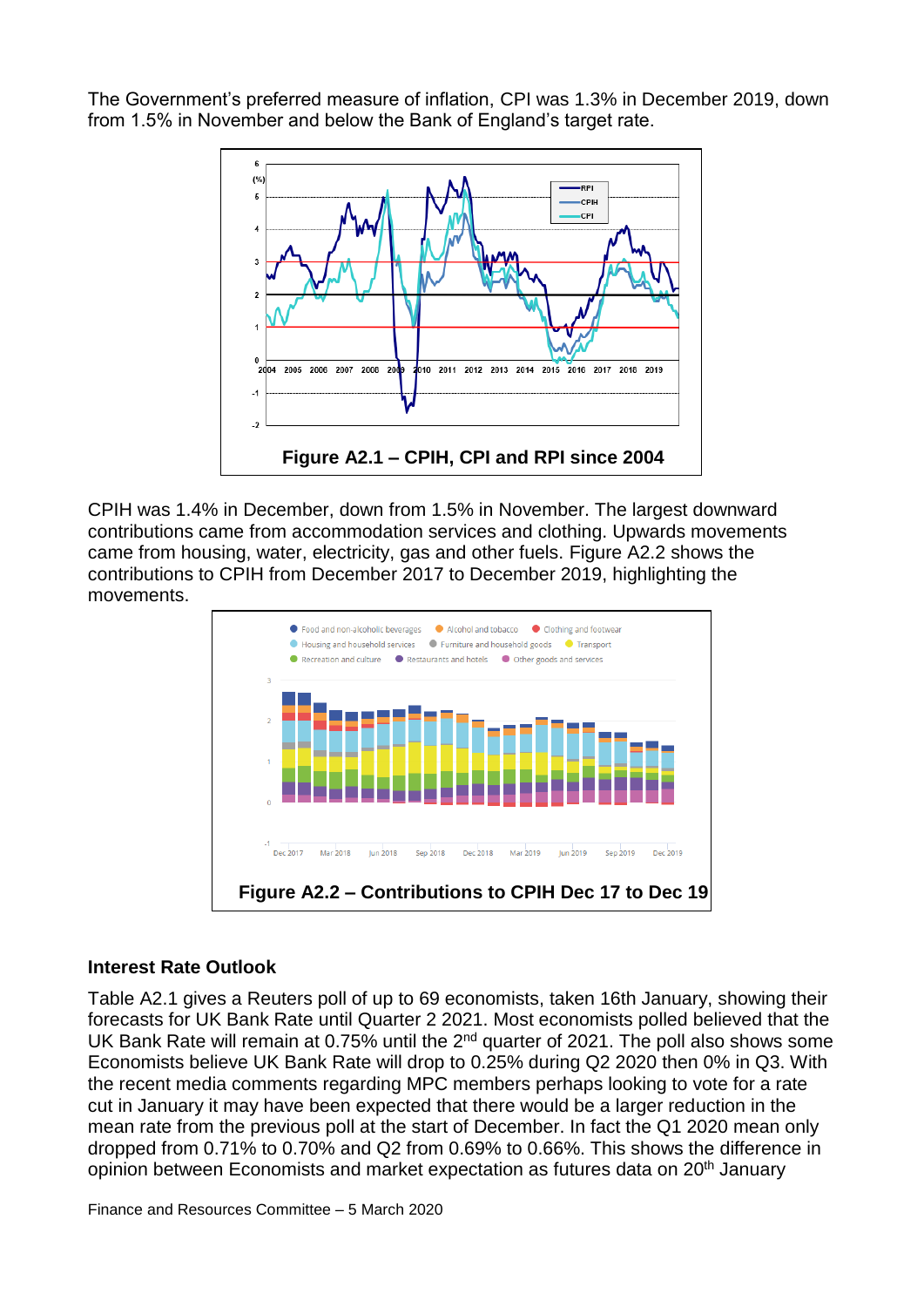showed a 72% probability of a reduction in UK Bank Rate to 0.50% at the  $30<sup>th</sup>$  January Meeting, this has reduced to 60% on the 21<sup>st</sup> January.

|                                                     | 2020  |       |       |       | 2021  |                 |  |  |  |
|-----------------------------------------------------|-------|-------|-------|-------|-------|-----------------|--|--|--|
|                                                     | Q1/20 | Q2/20 | Q3/20 | Q4/20 | Q1/21 | Q2/21           |  |  |  |
| Median                                              | 0.75  | 0.75  | 0.75  | 0.75  | 0.75  | 0.75            |  |  |  |
| Mean                                                | 0.70  | 0.66  | 0.64  | 0.66  | 0.67  | O 71            |  |  |  |
| Mode                                                | 0.75  | 0.75  | 0.75  | 0.75  | 0.75  | 0.75            |  |  |  |
| Min                                                 | 0.50  | 0.25  | 0.00  | 0.00  | 0.00  | 0.00            |  |  |  |
| Max                                                 | 0.75  | 0.75  | 1.00  | 1.00  | 1.25  | 1.25            |  |  |  |
| Count                                               | 69    | 70    | 67    | 68    | 51    | 46              |  |  |  |
| Table A2.1 – Economists' Forecasts for UK Bank Rate |       |       |       |       |       |                 |  |  |  |
|                                                     |       |       |       |       |       | Source: REUTERS |  |  |  |

## **UK Interest Rates**

After a couple of weeks of speculation that the Monetary Policy Committee (MPC) may vote to cut UK Bank Rate, in Governor Mark Carney's last MPC meeting off the 30<sup>th</sup> January, committee members voted 7-2 to maintain UK Bank Rate at 0.75%. In early January two members of the MPC gave interviews suggesting that they were more sympathetic to a cut in interest rates. This prompted some surveys to suggest a high probability of a cut in the rate which gradually faded as the meeting approached with the emergence of better than expected economic data. The focus now shifts to the next MPC meeting in March, new Governor Andrew Bailey's first MPC meeting.

Figure A2.3 below shows the UK gilt curve since January 2018, with 1 year at the front of the chart and 50 years at the back. This shows the long end of the curve falling from the blue peaks of over 2% in 2018 through the yellow band of 1.5% to 2.0% to the grey of 1.0% to 1.5% and recently into the brown of 0.5% to 1.0%. The "lower for even longer" interest rate environment continues.

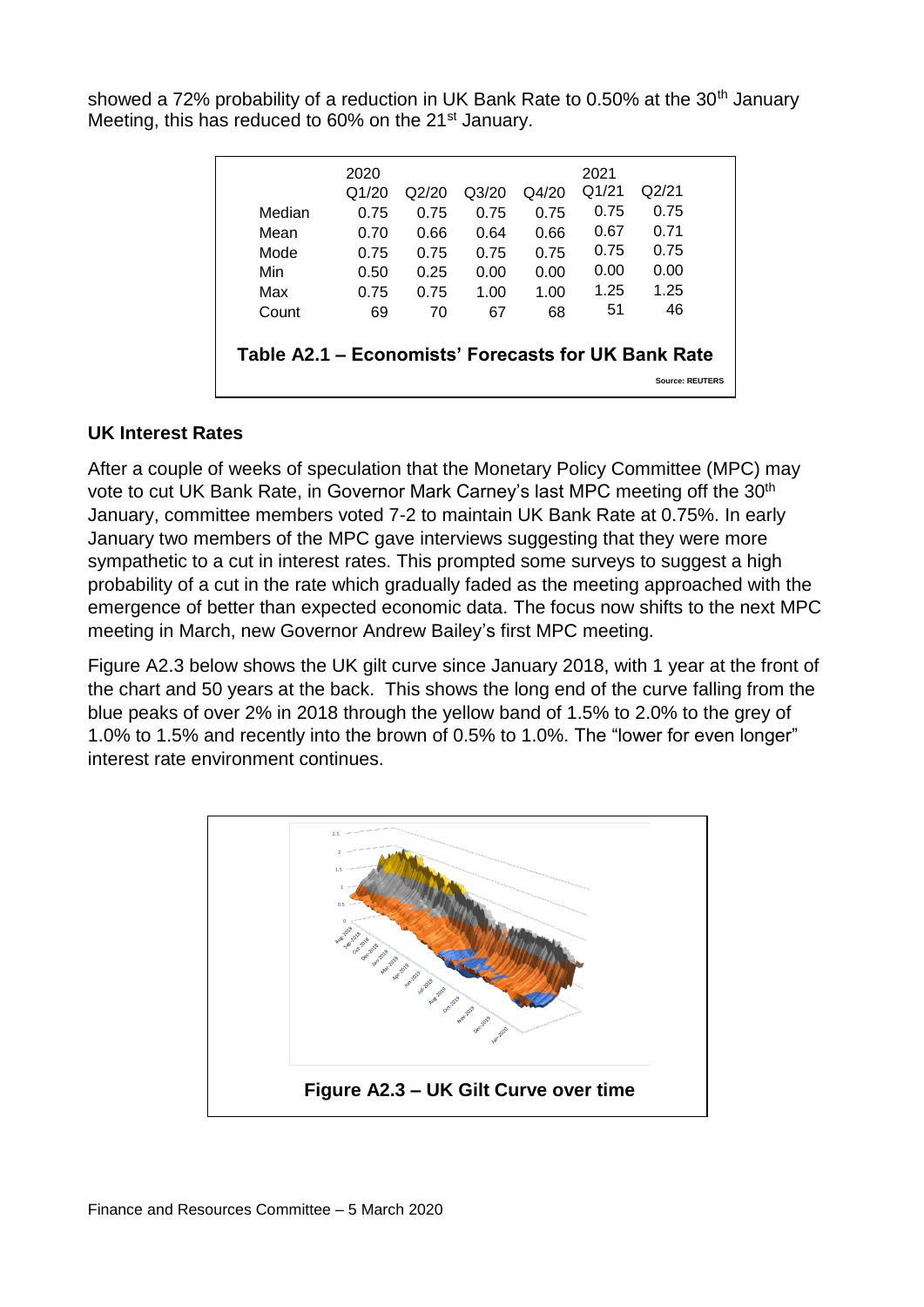## **Treasury Management – Debt Management Strategy**

## **Overview**

The overall objectives of the Council's Strategy for Debt Management are to:

- forecast average future interest rates and borrow accordingly;
- secure new funding at the lowest cost in a manner that is sustainable in the medium term;
- ensure that the Council's interest rate risk is managed appropriately;
- ensure smooth debt profile with a spread of maturities; and
- reschedule debt to take advantage of interest rates.

## **Loans Fund Borrowing Requirement**

Table A1.1 in Appendix 1 shows the forecast capital expenditure for both the General Fund (GF) Services and the Housing Revenue Account (HRA) for the current and next 4 years. This shows that GF capital expenditure is anticipated to be £1.324bn, and the HRA £780m, giving a total of £2.104bn over the 5 years. In addition to the capital expenditure shown in the table, there is a further £85.1m in 2019/20 and £41.5m in 2020/21 of additional liabilities brought on to the Council's balance sheet in relation to new PPP type projects.

Tables A1.2 and A1.3 show how it is anticipated that the Capital Expenditure in Table A1.1 will be funded. Of the £2.104bn, £874m for the GF and £427m for the HRA will be funded by new capital advances from the Loans Fund. Table A1.4 in Appendix1 shows that the Council's underlying need to borrow (shown as Cumulative Capital Expenditure) is projected to increase from £1.356bn at the start of the current financial year to £2.310bn at 31 March 2024.

The Cumulative Borrowing Requirement shows that if the Council were to fully fund its Capital Financing Requirement it would need to borrow £1.256bn over the next 5 years, on top of the £157m in cash balances which have already been used to temporarily fund capital expenditure.

## **Debt Management Strategy**

The Council therefore has a substantial borrowing requirement over the next 5 years. However, some of that borrowing has already been undertaken or committed to.

In the 2019/20 Forecast, repayment of the £40m RBS Lobo Loans is included in the maturing debt figure of £99m. The £40m replacement PWLB loans as well as the new PWLB borrowing to de-risk the core Trams project funding is included in the Planned PWLB borrowing figure of £207m for the current financial year - all of which has already been borrowed. The remainder of the Planned Borrowing relates to the capital advances for Edinburgh Living where the Council may choose to undertake external borrowing at the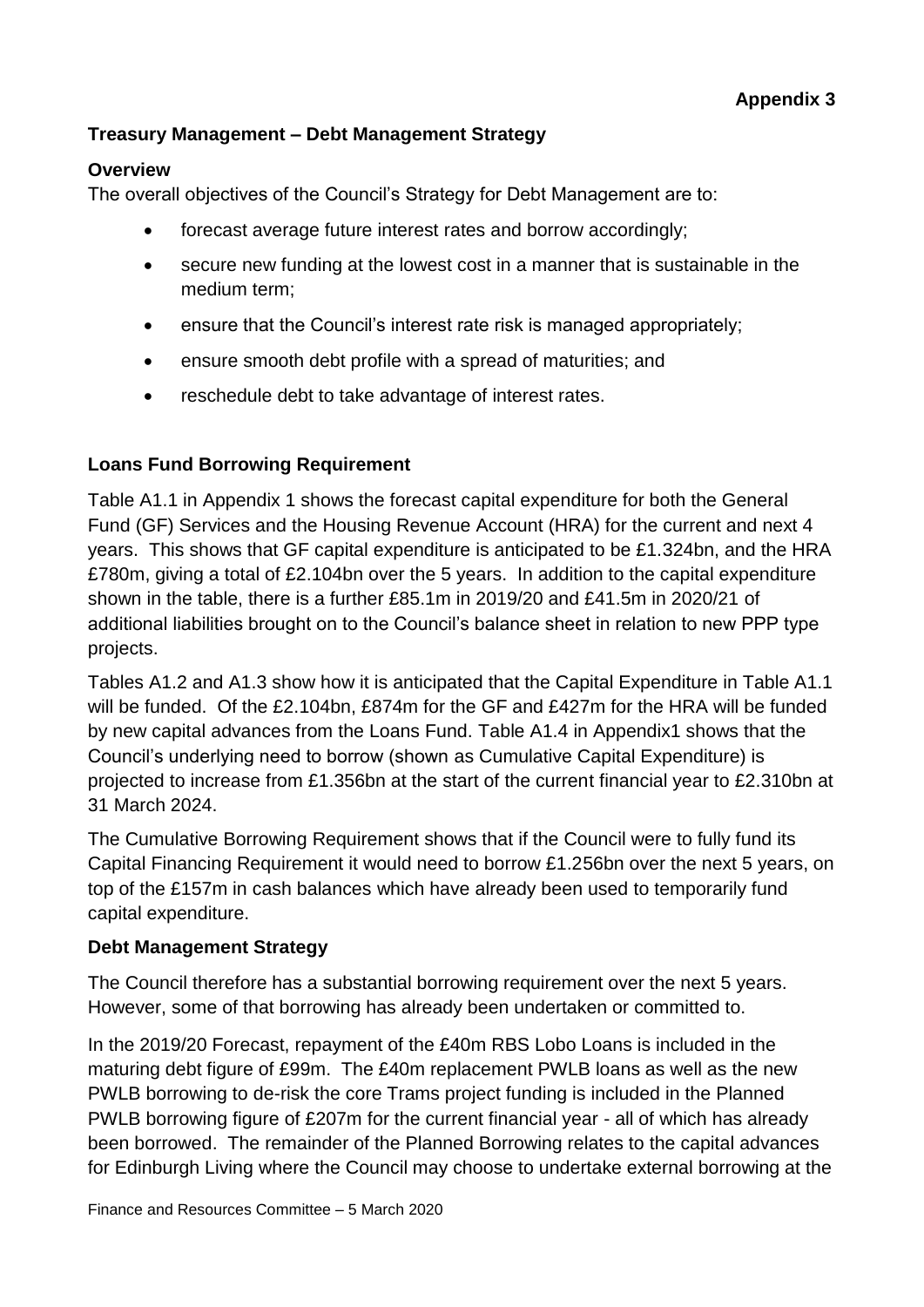same time as it loans the funds to Edinburgh Living to purchase houses. In addition, in 2018 the Council committed to drawing down £60m of loans from PBB in October 2020.

The borrowing undertaken this year means that the projected use of temporary investments to fund capital expenditure is projected to fall from £157m to £101m during this financial year. The strategy for the coming year is to:

- continue to reduce investment balances to temporarily fund capital expenditure;
- seek alternative sources of funds to the PWLB; and

.

• continue to lock out the risk on projects when the timing of capital expenditure becomes certain and interest rates are appropriate.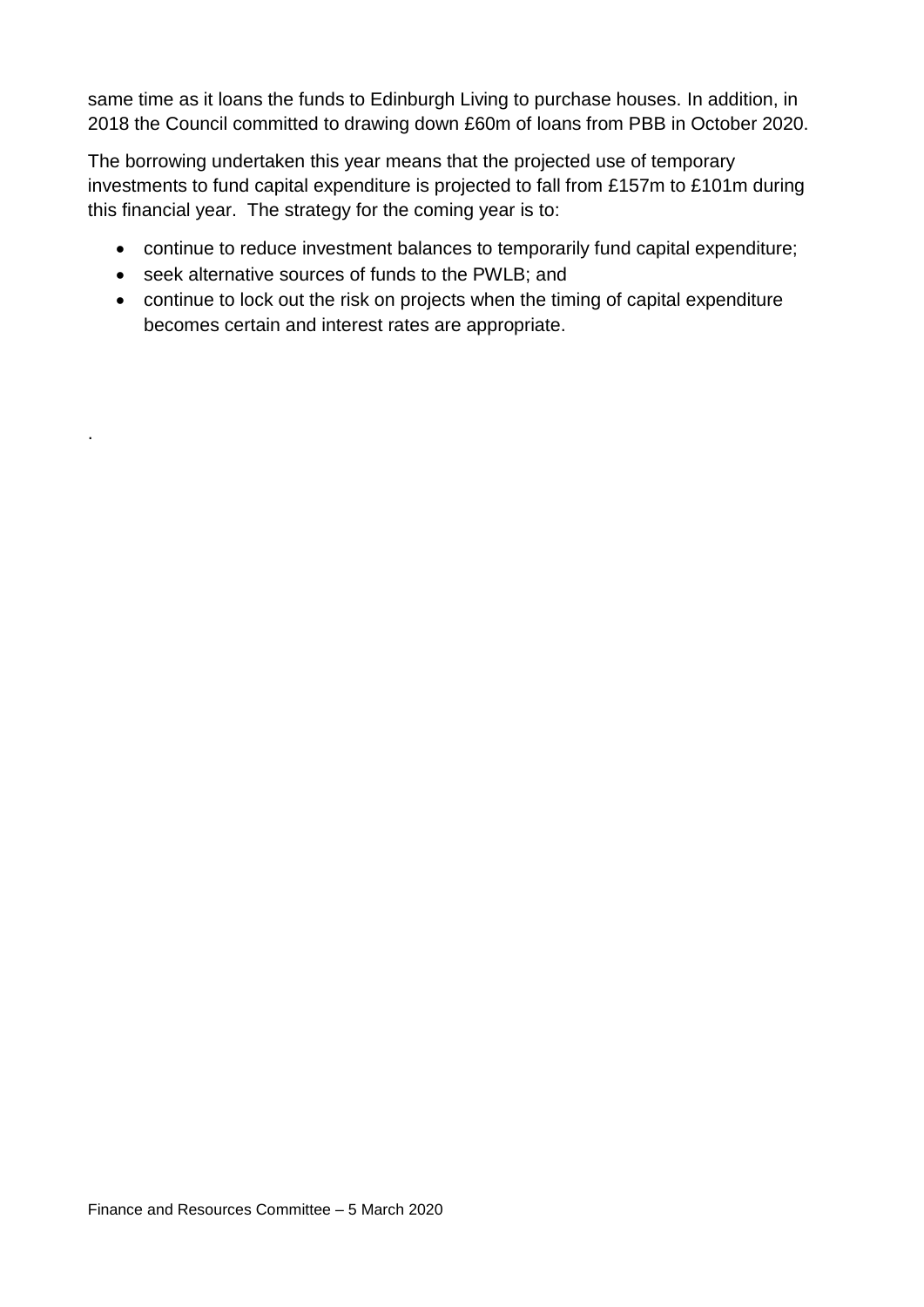## **Loans Fund Repayment Policy**

The Council operates a consolidated loans fund under the terms of the Local Authority (Capital Finance and Accounting) (Scotland) Regulations 2016. Capital payments made by services are financed by capital advances from the loans fund. The Regulations require the Council to have a policy for the prudent repayment to the loans fund of the capital advances. The 2016 guidance sets out four options for the calculation of the repayment of loans fund advances, which are:

**Option 1 – Statutory Method** – this method allows repayments to me made as if the previous Schedule 3 to the 1975 Local Government (Scotland) Act was still in force but will no longer be available as an option after March 2021;

**Option 2 – Depreciation Method** – a complex method that links the calculated repayment to the depreciation charged each year and movement in the value of the asset;

**Option 3 – Asset Life Method** – a simpler alternative to the depreciation method, either on an equal instalment basis or on an annuity basis; or

**Option 4 – Funding/Income Profile Method** – repayments calculated by assessing future income receivable from the use of the asset, if the asset created generates income.

The guidance indicates that these four options are those likely to be most relevant for the majority of local authorities for loans fund advances made for the authority's own capital expenditure. Other approaches are not ruled out but must be considered by the local authority to be a prudent repayment.

With the exception of advances in relation to Edinburgh Living LLPs, until this year all advances from the loans fund to date have had a repayment profile set out using Option 1 – the statutory method. These capital advances are being repaid using the previous hybrid annuity structure with fixed principal repayments. However, as part of the budget process the Council received a report on the review carried out on the loans fund. The report recommended changes in the method of calculating loans fund repayments for current and historical capital advances. Those changes mean that the repayments for both historical and new capital advances (with the exception of those detailed below) will be calculated using option 3 – the Asset Life method.

For capital advances relating to loans to the Edinburgh Living LLPs and capital advances for the "Trams to Newhaven" project, all advances from the loans fund in the current year have a repayment profile set out using Option 4 – the funding/income method and these capital advances will be repaid using an annuity structure with fixed interest rate and principal repayments.

The business cases brought forward for other projects involving major capital expenditure funded by borrowing will consider the appropriate repayment method depending on the structure of the business case.

The Council operates the loans fund to manage historic debt and the balance therefore represents historic borrowing for capital spend.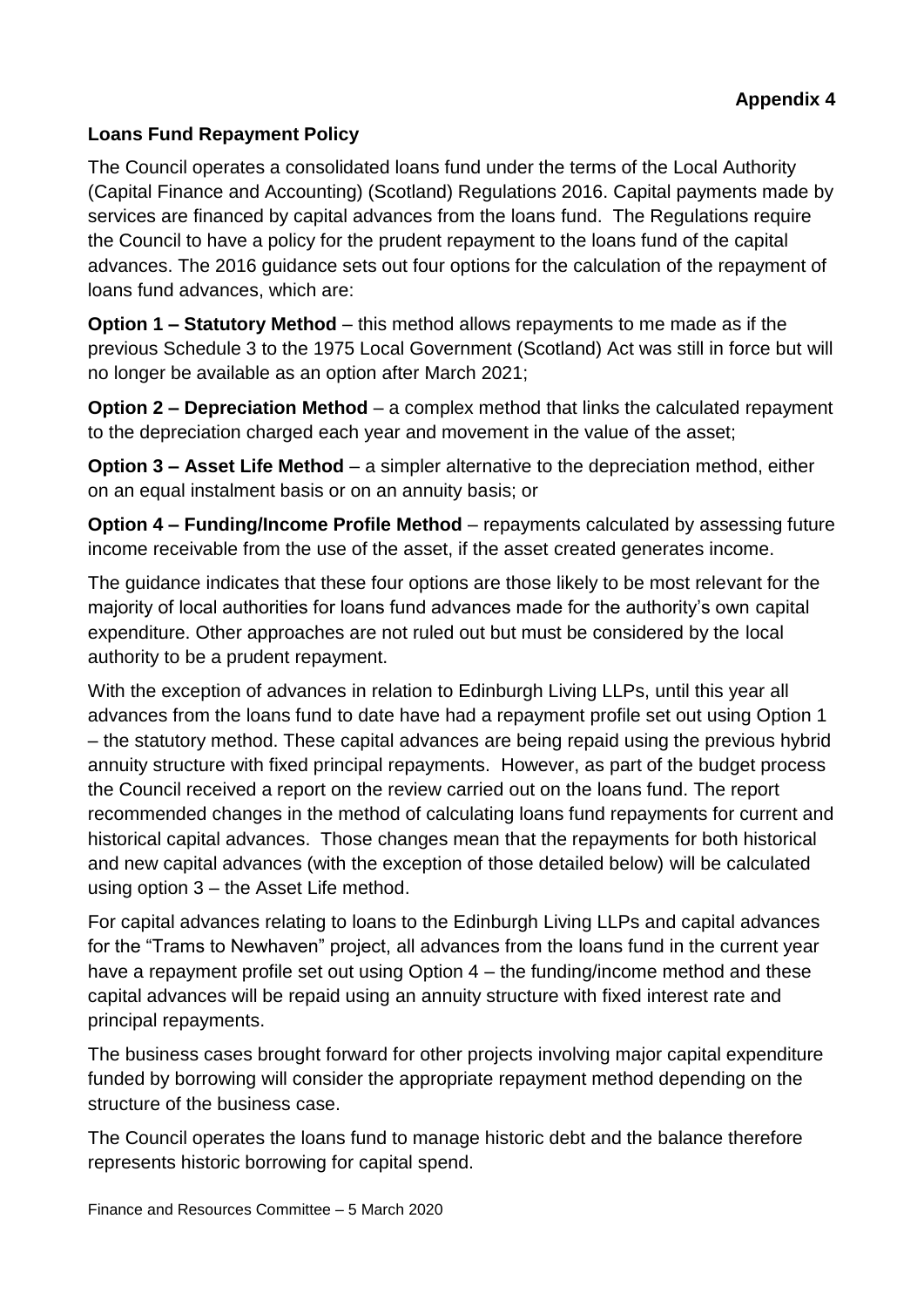## **Treasury Management – Annual Investment Strategy**

In line with CIPFA's Code of Practice, the overall objectives of the Council's Strategy for Investment Management are to:

- ensure the security of funds invested;
- ensure that the Council has sufficient liquid funds to cover its expenditure commitments; and
- pursue optimum investment return within the above two objectives.

The Council's cash balances are pooled and invested via the Treasury Cash Fund subject to the limits set out in the Cash Fund Treasury Management Policy Statement. The Cash Fund's Investment Strategy continues to be based around the security of the investments. Figure A5.1 below shows the distribution of Cash Fund deposits since inception.



As can be seen in Figure A5.1 above the bulk of the investments within the Cash Fund are currently represented by loans to other Local Authorities.

Figure A5.2 below shows the level of Council investments via the cash fund. The value of investments increased significantly when the additional borrowing for the Trams project was taken. Given that most of the monies would not be needed for a period of time, the opportunity was taken to increase the duration of the cash fund investments. The average weighted life of the fund increased to 78 days towards the end of the calendar year, which is the longest in the fund since late 2012.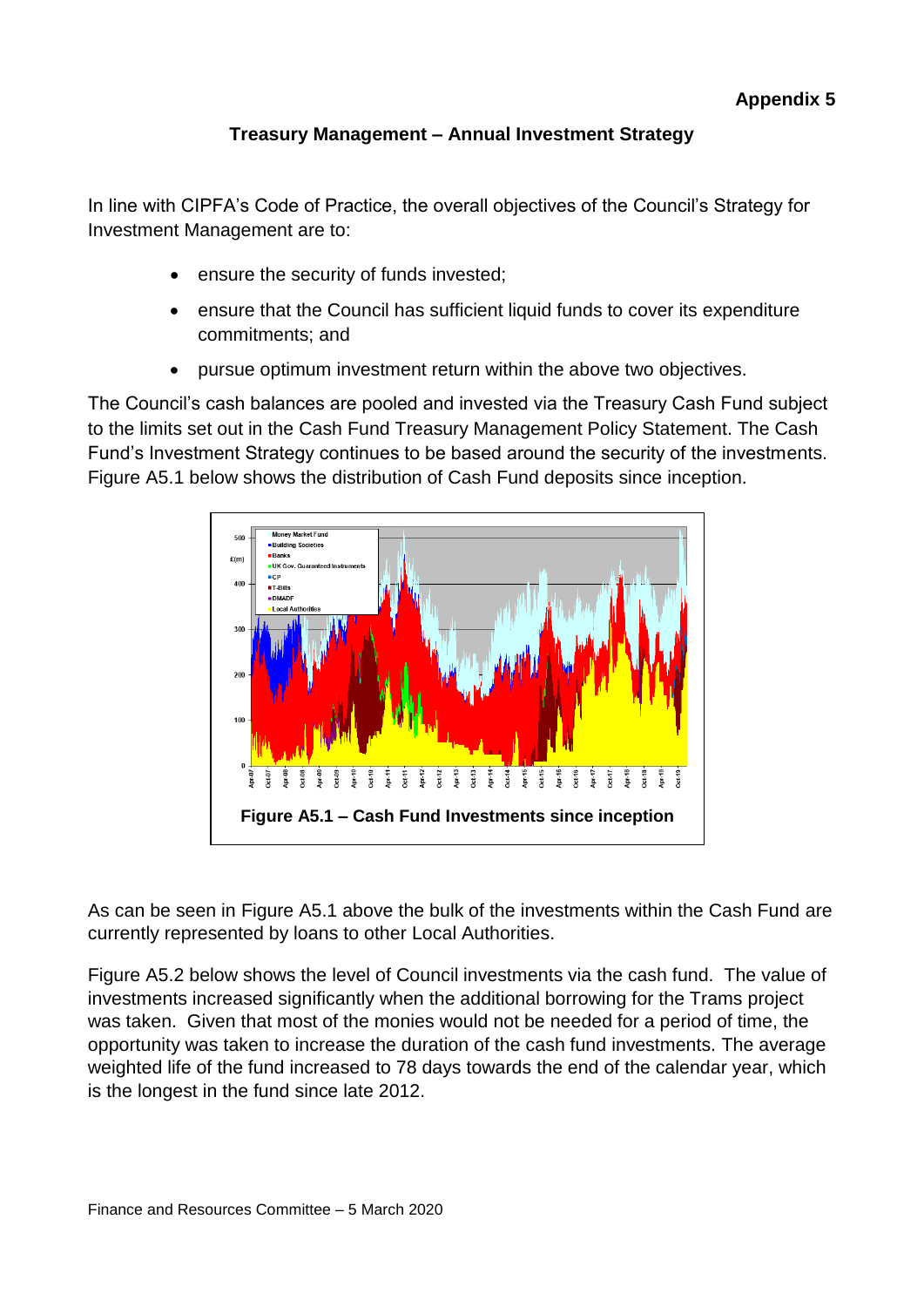

Our central forecast has been that the next move in UK Bank Rate would be up rather than down. However, the dangers around the spread of the Coronavirus means that there is still a chance of an "insurance" cut to UK Bank Rate.

It is intended to continue the current investment strategy centred around the security of the investments, taking advantage of longer rates where liquidity allows.

Investment will continue to be made via the Treasury Cash Fund arrangement. Appendix 8 contains the Treasury Management Policy Statement for the Treasury Cash Fund which details the investment and counterparty limits for the Fund.

## **The City of Edinburgh Council - Treasury Management Policy Statement**

Appendix 9 contains the Treasury Management Policy Statement for the City of Edinburgh Council. This is for activities such as borrowing which are Council specific as well as for investments for which the Cash Fund arrangement would be inappropriate – such as equity investment in Council Companies. It is proposed to make a small change to the Policy Statement for 2020/21.

Finance and Resources Committee – 5 March 2020 The Policy currently allows for loans to be advanced to Council Companies. For the Edinburgh Living initiative to deliver affordable housing, the Council has created two Limited Liability Partnerships – a Mid-Market Rent LLP (MMR LLP) and a Market Rent LLP (MR LLP). To date all loans to the MMR LLP to purchase housing from the HRA have been senior secured loans i.e. the loan has been secured against the LLP's houses. However, subject to passing the final viability tests, it is likely that loans will be advanced to the Market Rent LLP early in 2020/21 for that LLP to also purchase houses from the HRA. The Council has engaged its Treasury Advisors to review the arrangement to ensure it does not breach State Aid rules. The Advisors' recommendation was that the structure of the loans to the MR LLP is slightly different to that of the MMR LLP. It is proposed that 90% of the funding is advanced by way of Senior Secured Loans (the type of loans advanced to the MMR LLP) but that 10% is advanced in the form of Mezzanine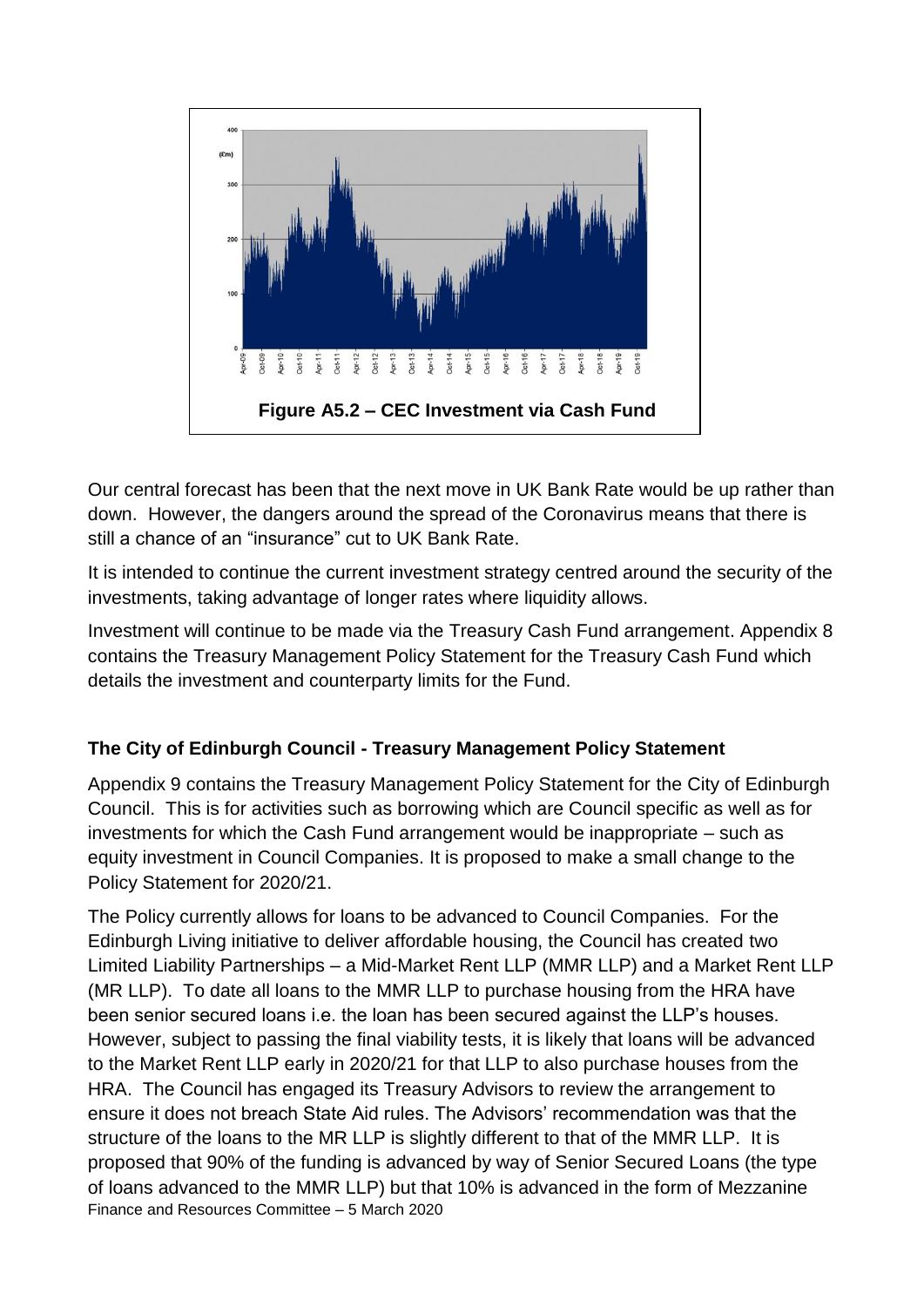Debt. The Mezzanine Debt would not be secured against the LLP's houses, but would lie in the capital structure below the Senior Debt and would be on a par with Equity. The interest rate on the mezzanine loans would be higher to reflect their lower ranking, but the average blended interest rate for the combined Senior and Mezzanine loans would be lower than the rate used in the initial business case. This does increase the risk to the Council in making the loans, particularly if at any later stage any external funders were brought in at a more senior level. However, it is not viewed that the risk is substantial and the lower blended interest rate to the MR LLP would assist in ensuring the LLP's long term financial sustainability. In addition, the Council holds 99% of the ownership of the LLP and Council Officers are also part of the governance structure of the LLPs.

In all other respects there would be no difference to the arrangements which are already in in place and working with the MMR LLP. The proposed structure does not change the total value of the loans to the LLP, the associated capital advances made by the Council from the Loans Fund or any external borrowing which the Council may choose to undertake to manage the interest rate risk in the loans to the LLPs.

It is proposed to amend item (g) in the City of Edinburgh Council's Permitted Investments to specifically allow mezzanine loans to Council Companies and LLPs. The associated risks and mitigating controls have likewise been amended to reflect the different risk associated with this structure.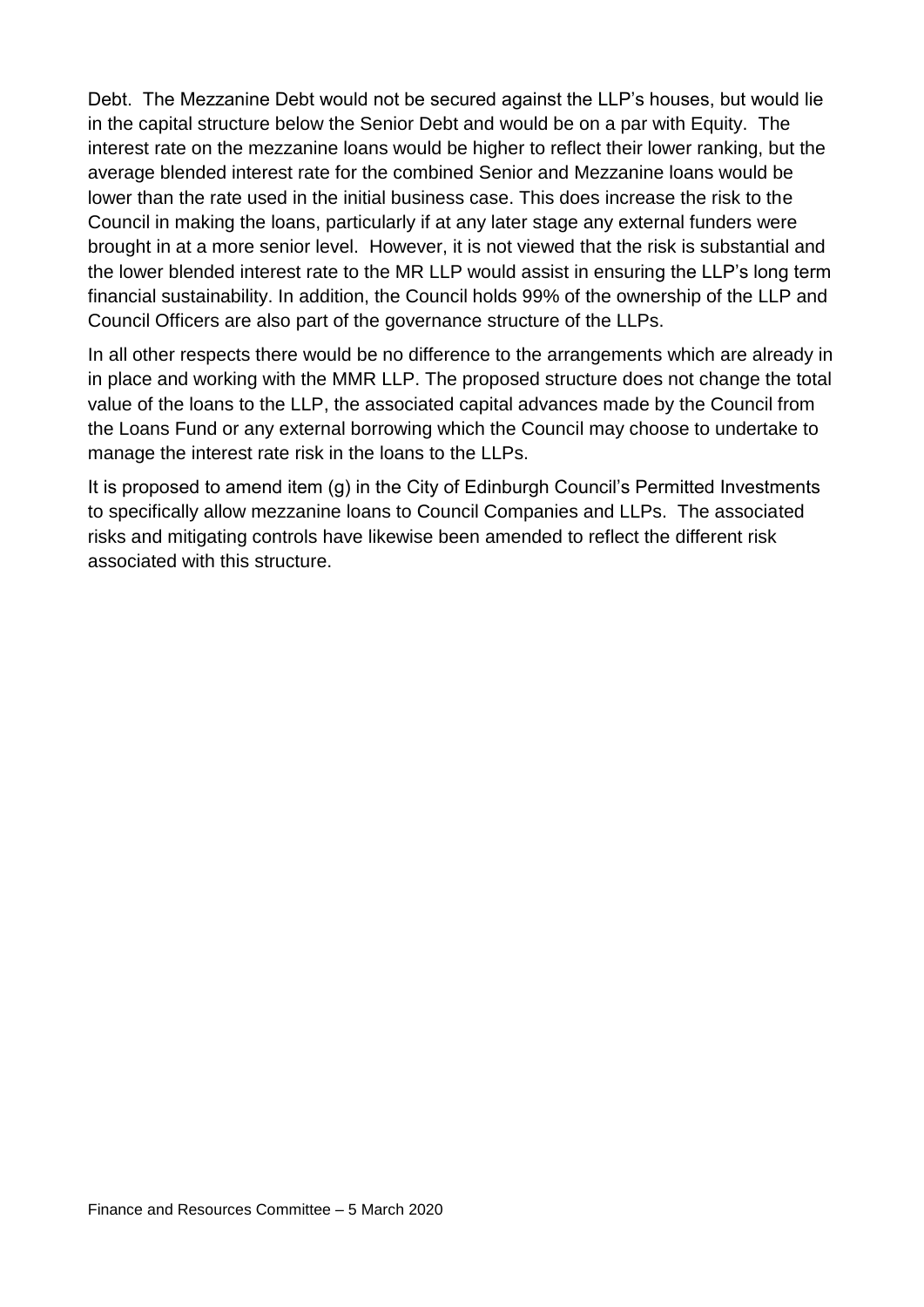## **Appendix 6**

## **Debt Maturity Profile (January 2020)**

## **Market Debt (non LOBO)**

| <b>Start</b><br><b>Date</b> | Loan<br><b>Type</b> | <b>Maturity</b><br><b>Date</b> | <b>Principal</b><br>Outstanding | <b>Interest</b><br>Rate | <b>Annual</b><br><b>Interest</b> |
|-----------------------------|---------------------|--------------------------------|---------------------------------|-------------------------|----------------------------------|
|                             |                     |                                | £                               | %                       | £                                |
| 30/06/2005                  | М                   | 30/06/2065                     | 5,000,000.00                    | 4.4                     | 220,000.00                       |
| 07/07/2005                  | Μ                   | 07/07/2065                     | 5,000,000.00                    | 4.4                     | 220,000.00                       |
| 21/12/2005                  | М                   | 21/12/2065                     | 5,000,000.00                    | 4.99                    | 249,500.00                       |
| 28/12/2005                  | М                   | 24/12/2065                     | 12,500,000.00                   | 4.99                    | 623,750.00                       |
| 14/03/2006                  | М                   | 15/03/2066                     | 15,000,000.00                   | 5                       | 750,000.00                       |
| 18/08/2006                  | M                   | 18/08/2066                     | 10,000,000.00                   | 5.25                    | 525,000.00                       |
| 01/02/2008                  | Μ                   | 01/02/2078                     | 10,000,000.00                   | 3.95                    | 395,000.00                       |
|                             |                     |                                | 62,500,000.00                   |                         |                                  |

## **Market Debt (LOBO)**

| <b>Start</b> | Loan | <b>Maturity</b> | <b>Principal</b> | <b>Interest</b> | Annual          |
|--------------|------|-----------------|------------------|-----------------|-----------------|
| Date         | Type | <b>Date</b>     | Outstanding      | Rate            | <b>Interest</b> |
|              |      |                 | £                | %               | £               |
| 12/11/1998   | M    | 13/11/2028      | 3,000,000.00     | 4.75            | 142,500.00      |
| 15/12/2003   | M    | 15/12/2053      | 10,000,000.00    | 5.25            | 525,000.00      |
| 18/02/2004   | M    | 18/02/2054      | 10,000,000.00    | 4.54            | 454,000.00      |
| 28/04/2005   | M    | 28/04/2055      | 12,900,000.00    | 4.75            | 612,750.00      |
| 01/07/2005   | М    | 01/07/2065      | 10,000,000.00    | 3.86            | 386,000.00      |
| 24/08/2005   | M    | 24/08/2065      | 5,000,000.00     | 4.4             | 220,000.00      |
| 07/09/2005   | M    | 07/09/2065      | 10,000,000.00    | 4.99            | 499,000.00      |
| 13/09/2005   | M    | 14/09/2065      | 5,000,000.00     | 3.95            | 197,500.00      |
| 03/10/2005   | M    | 05/10/2065      | 5,000,000.00     | 4.375           | 218,750.00      |
| 23/12/2005   | M    | 23/12/2065      | 10,000,000.00    | 4.75            | 475,000.00      |
| 06/03/2006   | M    | 04/03/2066      | 5,000,000.00     | 4.625           | 231,250.00      |
| 17/03/2006   | M    | 17/03/2066      | 10,000,000.00    | 5.25            | 525,000.00      |
| 03/04/2006   | M    | 01/04/2066      | 10,000,000.00    | 4.875           | 487,500.00      |
| 03/04/2006   | M    | 01/04/2066      | 10,000,000.00    | 4.875           | 487,500.00      |
| 03/04/2006   | M    | 01/04/2066      | 10,000,000.00    | 4.875           | 487,500.00      |
| 07/04/2006   | M    | 07/04/2066      | 10,000,000.00    | 4.75            | 475,000.00      |
| 05/06/2006   | M    | 07/06/2066      | 20,000,000.00    | 5.25            | 1,050,000.00    |
| 05/06/2006   | М    | 07/06/2066      | 16,500,000.00    | 5.25            | 866,250.00      |
|              |      |                 | 172,400,000.00   |                 |                 |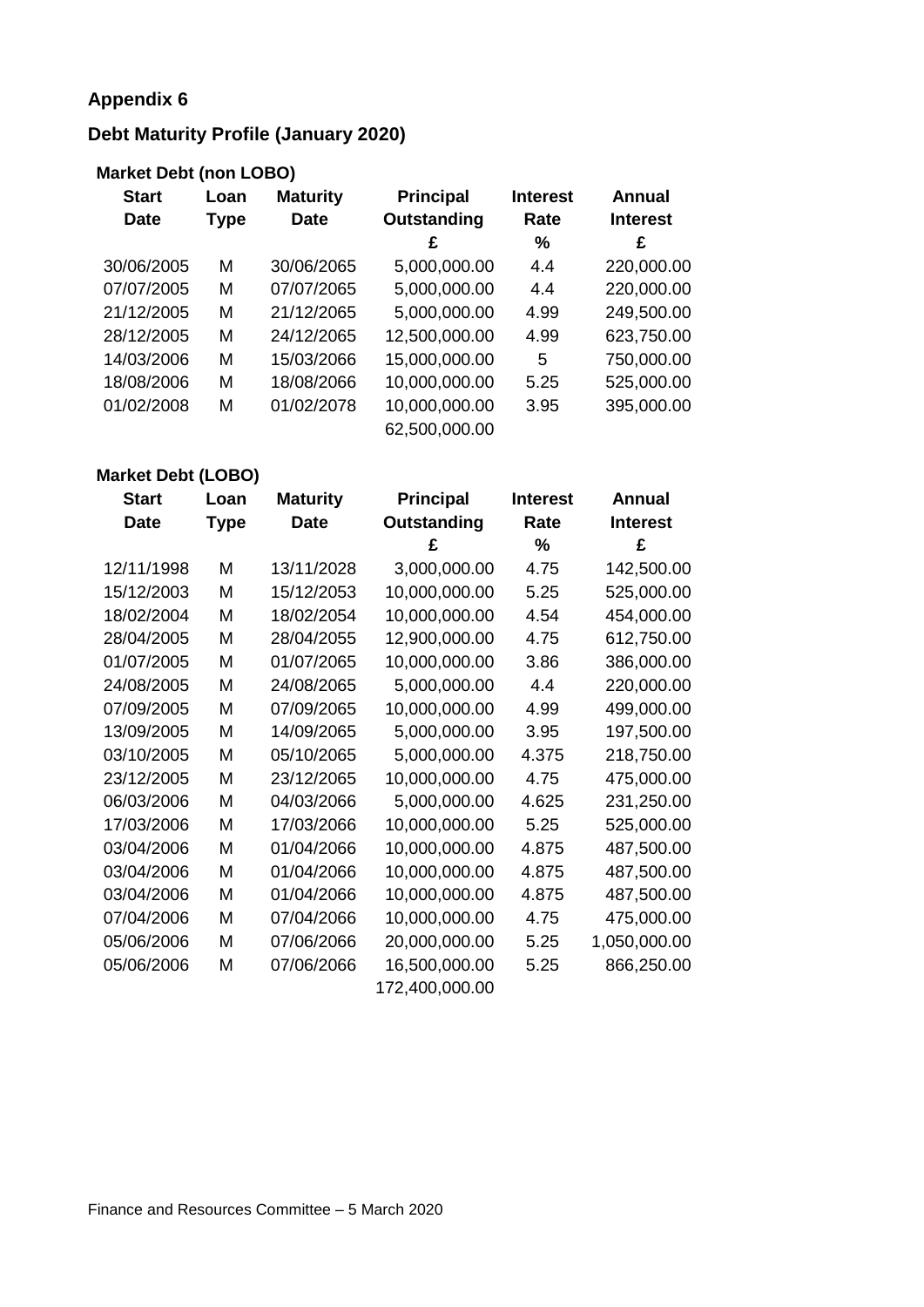| <b>PWLB</b>  |             |                 |                  |                 |                 |
|--------------|-------------|-----------------|------------------|-----------------|-----------------|
| <b>Start</b> | Loan        | <b>Maturity</b> | <b>Principal</b> | <b>Interest</b> | <b>Annual</b>   |
| <b>Date</b>  | <b>Type</b> | <b>Date</b>     | Outstanding      | Rate            | <b>Interest</b> |
|              |             |                 | £                | %               | £               |
| 15/02/1995   | M           | 25/03/2020      | 5,000,000.00     | 8.625           | 431,250.00      |
| 21/04/2009   | M           | 21/04/2020      | 10,000,000.00    | 3.54            | 354,000.00      |
| 12/05/2009   | M           | 12/05/2020      | 10,000,000.00    | 3.96            | 396,000.00      |
| 21/10/1994   | M           | 15/05/2020      | 5,000,000.00     | 8.625           | 431,250.00      |
| 07/12/1994   | M           | 15/05/2020      | 5,000,000.00     | 8.625           | 431,250.00      |
| 21/11/2011   | M           | 21/05/2020      | 15,000,000.00    | 2.94            | 441,000.00      |
| 16/08/1995   | M           | 03/08/2020      | 2,997,451.21     | 8.375           | 251,036.54      |
| 09/12/1994   | M           | 15/11/2020      | 5,000,000.00     | 8.625           | 431,250.00      |
| 10/05/2010   | A           | 10/05/2021      | 785,066.07       | 3.09            | 35,960.95       |
| 21/10/1994   | M           | 15/05/2021      | 10,000,000.00    | 8.625           | 862,500.00      |
| 10/03/1995   | M           | 15/05/2021      | 11,900,000.00    | 8.75            | 1,041,250.00    |
| 12/06/1995   | M           | 15/05/2021      | 10,000,000.00    | 8               | 800,000.00      |
| 02/06/2010   | M           | 02/06/2021      | 5,000,000.00     | 3.89            | 194,500.00      |
| 16/08/1994   | M           | 03/08/2021      | 2,997,451.21     | 8.5             | 254,783.35      |
| 28/04/1994   | M           | 25/09/2021      | 5,000,000.00     | 8.125           | 406,250.00      |
| 23/04/2009   | M           | 23/04/2022      | 5,000,000.00     | 3.76            | 188,000.00      |
| 12/06/1995   | M           | 15/05/2022      | 10,200,000.00    | 8               | 816,000.00      |
| 14/06/2010   | M           | 14/06/2022      | 10,000,000.00    | 3.95            | 395,000.00      |
| 31/03/1995   | M           | 25/09/2022      | 6,206,000.00     | 8.625           | 535,267.50      |
| 16/02/1995   | M           | 03/02/2023      | 2,997,451.21     | 8.625           | 258,530.17      |
| 24/04/1995   | M           | 25/03/2023      | 10,000,000.00    | 8.5             | 850,000.00      |
| 05/12/1995   | M           | 15/05/2023      | 5,200,000.00     | 8               | 416,000.00      |
| 20/09/1993   | M           | 14/09/2023      | 2,997,451.21     | 7.875           | 236,049.28      |
| 20/09/1993   | M           | 14/09/2023      | 584,502.98       | 7.875           | 46,029.61       |
| 08/05/1996   | M           | 25/09/2023      | 10,000,000.00    | 8.375           | 837,500.00      |
| 13/10/2009   | M           | 13/10/2023      | 5,000,000.00     | 3.87            | 193,500.00      |
| 05/12/1995   | M           | 15/11/2023      | 10,000,000.00    | 8               | 800,000.00      |
| 10/05/2010   | M           | 10/05/2024      | 10,000,000.00    | 4.32            | 432,000.00      |
| 28/09/1995   | M           | 28/09/2024      | 2,895,506.10     | 8.25            | 238,879.25      |
| 14/05/2012   | M           | 14/11/2024      | 10,000,000.00    | 3.36            | 336,000.00      |
| 14/12/2009   | A           | 14/12/2024      | 3,952,650.35     | 3.66            | 164,163.02      |
| 17/10/1996   | M           | 25/03/2025      | 10,000,000.00    | 7.875           | 787,500.00      |
| 10/05/2010   | M           | 10/05/2025      | 5,000,000.00     | 4.37            | 218,500.00      |
| 16/11/2012   | M           | 16/05/2025      | 20,000,000.00    | 2.88            | 576,000.00      |
| 13/02/1997   | M           | 18/05/2025      | 10,000,000.00    | 7.375           | 737,500.00      |
| 20/02/1997   | M           | 15/11/2025      | 20,000,000.00    | 7.375           | 1,475,000.00    |
| 01/12/2009   | A           | 01/12/2025      | 6,657,167.44     | 3.64            | 269,047.82      |
| 21/12/1995   | M           | 21/12/2025      | 2,397,960.97     | 7.875           | 188,839.43      |
| 21/05/1997   | M           | 15/05/2026      | 10,000,000.00    | 7.125           | 712,500.00      |
| 28/05/1997   | M           | 15/05/2026      | 10,000,000.00    | 7.25            | 725,000.00      |
| 29/08/1997   | M           | 15/11/2026      | 5,000,000.00     | 7               | 350,000.00      |
| 24/06/1997   | M           | 15/11/2026      | 5,328,077.00     | 7.125           | 379,625.49      |

Finance and Resources Committee – 5 March 2020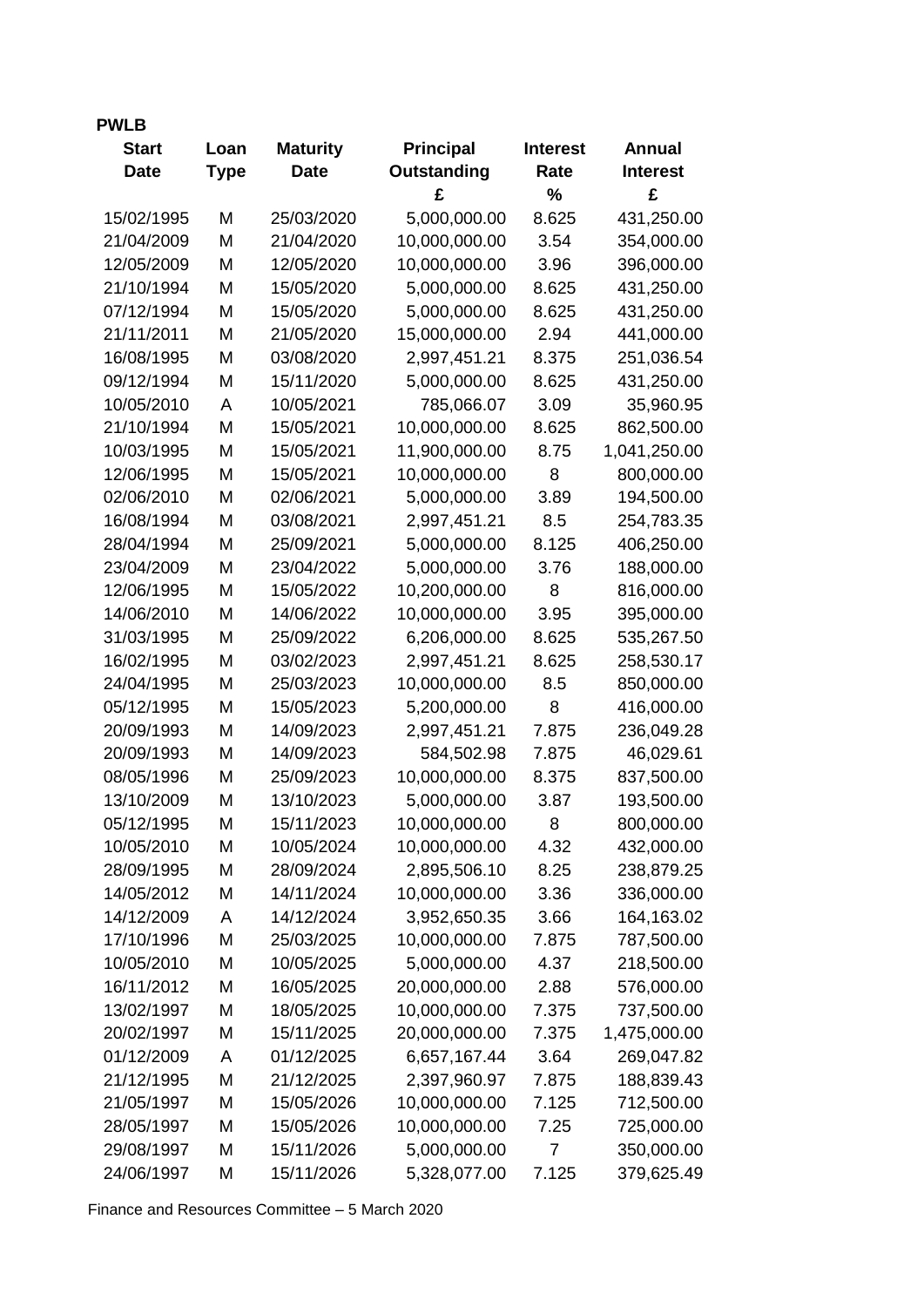| 07/08/1997 | М | 15/11/2026 | 15,000,000.00  | 6.875 | 1,031,250.00 |
|------------|---|------------|----------------|-------|--------------|
| 13/10/1997 | M | 25/03/2027 | 10,000,000.00  | 6.375 | 637,500.00   |
| 22/10/1997 | М | 25/03/2027 | 5,000,000.00   | 6.5   | 325,000.00   |
| 13/11/1997 | M | 15/05/2027 | 3,649,966.00   | 6.5   | 237,247.79   |
| 17/11/1997 | М | 15/05/2027 | 5,000,000.00   | 6.5   | 325,000.00   |
| 13/12/2012 | М | 13/06/2027 | 20,000,000.00  | 3.18  | 636,000.00   |
| 12/03/1998 | М | 15/11/2027 | 8,677,693.00   | 5.875 | 509,814.46   |
| 06/09/2010 | M | 06/09/2028 | 10,000,000.00  | 3.85  | 385,000.00   |
| 14/07/2011 | М | 14/07/2029 | 10,000,000.00  | 4.9   | 490,000.00   |
| 14/07/1950 | E | 03/03/2030 | 2,654.08       | 3     | 85.31        |
| 14/07/2011 | М | 14/07/2030 | 10,000,000.00  | 4.93  | 493,000.00   |
| 15/06/1951 | E | 15/05/2031 | 2,695.07       | 3     | 86.12        |
| 06/09/2010 | М | 06/09/2031 | 20,000,000.00  | 3.95  | 790,000.00   |
| 15/12/2011 | M | 15/06/2032 | 10,000,000.00  | 3.98  | 398,000.00   |
| 15/09/2011 | М | 15/09/2036 | 10,000,000.00  | 4.47  | 447,000.00   |
| 22/09/2011 | М | 22/09/2036 | 10,000,000.00  | 4.49  | 449,000.00   |
| 10/12/2007 | М | 10/12/2037 | 10,000,000.00  | 4.49  | 449,000.00   |
| 08/09/2011 | М | 08/09/2038 | 10,000,000.00  | 4.67  | 467,000.00   |
| 15/09/2011 | М | 15/09/2039 | 10,000,000.00  | 4.52  | 452,000.00   |
| 06/10/2011 | M | 06/10/2043 | 20,000,000.00  | 4.35  | 870,000.00   |
| 09/08/2011 | М | 09/02/2046 | 20,000,000.00  | 4.8   | 960,000.00   |
| 23/01/2006 | М | 23/07/2046 | 10,000,000.00  | 3.7   | 370,000.00   |
| 23/01/2006 | М | 23/07/2046 | 10,000,000.00  | 3.7   | 370,000.00   |
| 19/05/2006 | M | 19/11/2046 | 10,000,000.00  | 4.25  | 425,000.00   |
| 07/01/2008 | М | 07/01/2048 | 5,000,000.00   | 4.4   | 220,000.00   |
| 27/01/2006 | М | 27/07/2051 | 1,250,000.00   | 3.7   | 46,250.00    |
| 16/01/2007 | М | 16/07/2052 | 40,000,000.00  | 4.25  | 1,700,000.00 |
| 30/01/2007 | М | 30/07/2052 | 10,000,000.00  | 4.35  | 435,000.00   |
| 13/02/2007 | М | 13/08/2052 | 20,000,000.00  | 4.35  | 870,000.00   |
| 20/02/2007 | M | 20/08/2052 | 70,000,000.00  | 4.35  | 3,045,000.00 |
| 22/02/2007 | Μ | 22/08/2052 | 50,000,000.00  | 4.35  | 2,175,000.00 |
| 08/03/2007 | M | 08/09/2052 | 5,000,000.00   | 4.25  | 212,500.00   |
| 30/05/2007 | M | 30/11/2052 | 10,000,000.00  | 4.6   | 460,000.00   |
| 11/06/2007 | M | 11/12/2052 | 15,000,000.00  | 4.7   | 705,000.00   |
| 12/06/2007 | Μ | 12/12/2052 | 25,000,000.00  | 4.75  | 1,187,500.00 |
| 05/07/2007 | M | 05/01/2053 | 12,000,000.00  | 4.8   | 576,000.00   |
| 25/07/2007 | M | 25/01/2053 | 5,000,000.00   | 4.65  | 232,500.00   |
| 10/08/2007 | M | 10/02/2053 | 5,000,000.00   | 4.55  | 227,500.00   |
| 24/08/2007 | Μ | 24/02/2053 | 7,500,000.00   | 4.5   | 337,500.00   |
| 13/09/2007 | M | 13/03/2053 | 5,000,000.00   | 4.5   | 225,000.00   |
| 14/10/2019 | A | 10/04/2053 | 110,000,000.00 | 2.69  | 2,945,254.44 |
| 12/10/2007 | M | 12/04/2053 | 5,000,000.00   | 4.6   | 230,000.00   |
| 05/11/2007 | Μ | 05/05/2057 | 5,000,000.00   | 4.6   | 230,000.00   |
| 15/08/2008 | M | 15/02/2058 | 5,000,000.00   | 4.39  | 219,500.00   |
| 25/01/2019 | A | 25/01/2059 | 2,715,081.66   | 2.65  | 71,694.26    |
| 11/06/2019 | А | 11/06/2059 | 1,274,286.84   | 2.23  | 28,305.66    |
| 01/10/2019 | Α | 01/10/2059 | 1,343,557.00   | 1.74  | 23,276.17    |

Finance and Resources Committee – 5 March 2020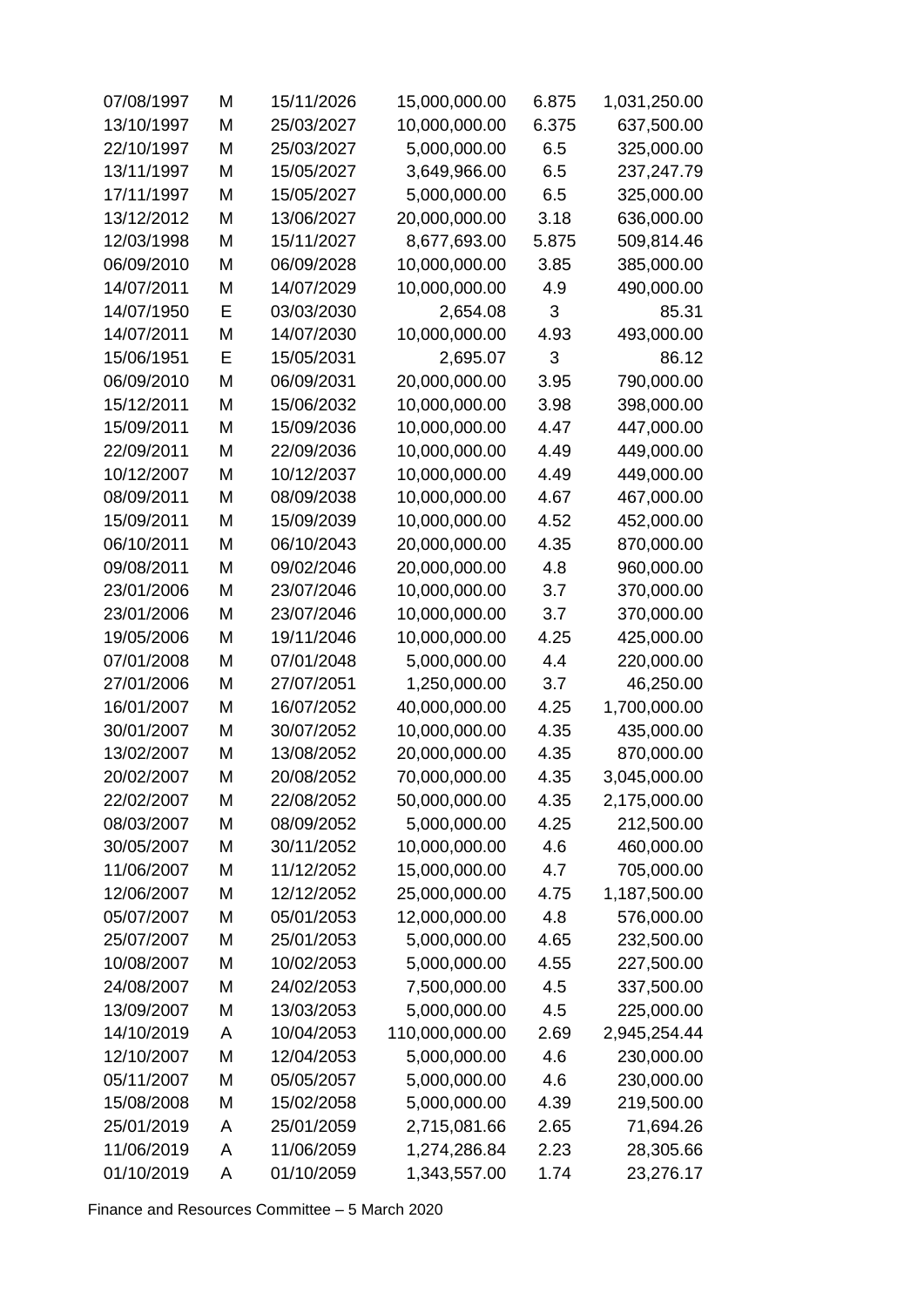|            | А |            |                  |      |            |
|------------|---|------------|------------------|------|------------|
| 05/11/2019 |   | 05/11/2059 | 7,143,292.00     | 2.96 | 210,742.68 |
| 28/11/2019 | А | 28/11/2059 | 1,306,356.00     | 3.03 | 39,453.89  |
| 02/12/2019 | А | 02/12/2059 | 2,812,380.00     | 3.03 | 84,938.05  |
| 16/01/2020 | А | 20/01/2060 | 458,317.00       | 2.97 | 13,567.14  |
| 16/01/2020 | А | 20/01/2060 | 2,000,000.00     | 1.77 | 35,246.97  |
| 04/10/2019 | М | 04/04/2060 | 40,000,000.00    | 1.69 | 676,000.00 |
| 02/12/2011 | М | 02/12/2061 | 5,000,000.00     | 3.98 | 199,000.00 |
|            |   |            | 1,075,233,014.40 |      |            |

### **SALIX**

| <b>Start</b> | Loan | <b>Maturity</b> | <b>Principal</b> | <b>Interest</b> | <b>Annual</b>   |
|--------------|------|-----------------|------------------|-----------------|-----------------|
| <b>Date</b>  | Type | <b>Date</b>     | Outstanding      | Rate            | <b>Interest</b> |
|              |      |                 | £                | %               | £               |
| 07/01/2015   | F    | 01/09/2021      | 157,914.28       | 0               | 0.00            |
| 31/03/2015   | Е    | 01/04/2023      | 631,014.09       | 0               | 0.00            |
| 22/09/2015   | Е    | 01/10/2023      | 175,839.76       | 0               | 0.00            |
| 29/03/2019   | F    | 01/04/2029      | 132,979.67       | 0               | 0.00            |
|              |      |                 | 1,097,747.80     |                 |                 |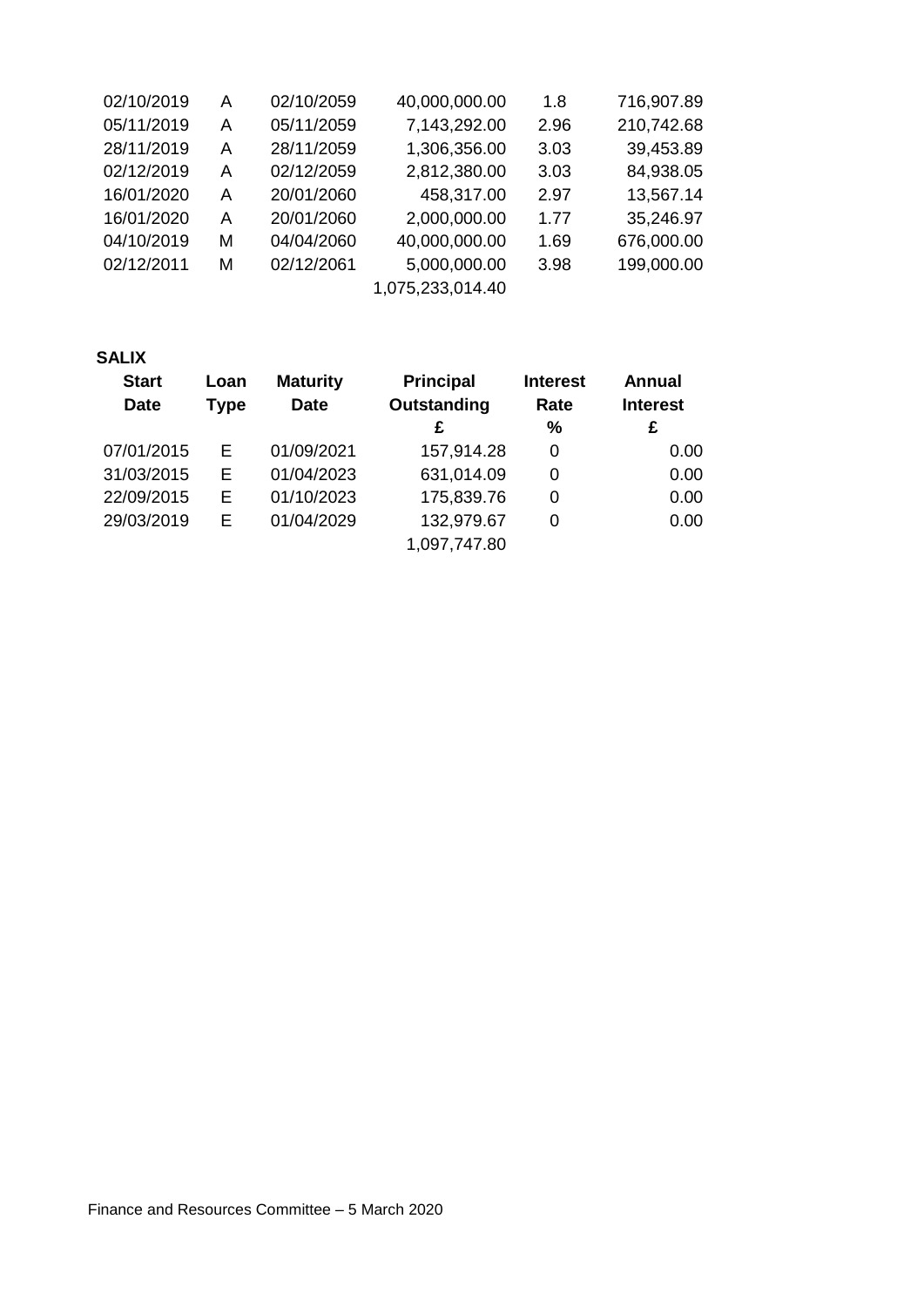### **PRUDENTIAL INDICATORS**

### **Indicator 1 - Estimate of Capital Expenditure**

The actual capital expenditure that was incurred in 2018/19 and the estimates of capital expenditure to be incurred for the current and future years that are recommended for approval are:

|                                                                    |               |                 | <b>Capital Expenditure - General Services</b> |                 |                 |                 |
|--------------------------------------------------------------------|---------------|-----------------|-----------------------------------------------|-----------------|-----------------|-----------------|
|                                                                    | 2018/19       | 2019/20         | 2020/21                                       | 2021/22         | 2022/23         | 2023/24         |
|                                                                    | <b>Actual</b> | <b>Forecast</b> | <b>Estimate</b>                               | <b>Estimate</b> | <b>Estimate</b> | <b>Estimate</b> |
| <b>Rolled Forward Capital Investment Programme</b>                 | £000          | £000            | £000                                          | £000            | £000            | £000            |
| <b>Communities and Families</b>                                    | 28,431        | 66,319          | 114,331                                       | 30,207          | 51,554          | 106,745         |
| Edinburgh Integration Joint Board                                  | 138           | 117             |                                               | 5,000           | 5,000           | $\Omega$        |
| Place                                                              | 109,572       | 99,745          | 201.611                                       | 39,765          | 36,985          | 20,035          |
| Place - Lending                                                    | 23,152        | 28,448          | 56,139                                        | 28,413          | 52,040          | 40,575          |
| Place - Tram York Place to Newhaven                                | 0             | 25,211          | 70,101                                        | 58,004          | 29,731          | 0               |
| Contingency                                                        | 26            |                 | 4,242                                         | 0               |                 | 0               |
| Resources - Asset Management Works                                 | 21,770        | 40,300          | 16,704                                        | 25,916          | 25,650          | 19,800          |
| Resources - Other                                                  | 2,652         | 7,335           | 6,051                                         | 0               | 0               | $\Omega$        |
| General Slippage in Programme (2.5% 19/20)                         | 0             | $-4,215$        |                                               | 0               |                 | 0               |
| <b>Total General Services Capital Expenditure (per 14 February</b> |               |                 |                                               |                 |                 |                 |
| <b>F&amp;R Report)</b>                                             | 185,741       | 263,260         | 469,179                                       | 187,305         | 200,960         | 187,155         |
| Place - Tram York Place to Newhaven Updated Cashflow               | 0             | $-413$          | 621                                           | 9,335           | $-2,469$        | 9,412           |
| <b>Total General Services Capital Expenditure</b>                  | 185,741       | 262,847         | 469,800                                       | 196,640         | 198,491         | 196,567         |

Note that the 2020-2024 Capital Investment Programme includes slippage / acceleration brought forward based on projected capital expenditure reported at the month eight stage. Place - Tram York Place to Newhaven cashflow shows movement of budget to reflect the latest forecast. Project remains within the time and budget parameters agreed by Council.

|                                                    | <b>Capital Expenditure - Housing Revenue Account (HRA)</b> |                 |                 |                 |                 |                 |
|----------------------------------------------------|------------------------------------------------------------|-----------------|-----------------|-----------------|-----------------|-----------------|
|                                                    | 2018/19                                                    | 2019/20         | 2020/21         | 2021/22         | 2022/23         | 2023/24         |
|                                                    | Actual                                                     | <b>Forecast</b> | <b>Estimate</b> | <b>Estimate</b> | <b>Estimate</b> | <b>Estimate</b> |
| <b>Rolled Forward Capital Investment Programme</b> | £000                                                       | £000            | £000            | £000            | £000            | £000            |
|                                                    |                                                            |                 |                 |                 |                 |                 |
| <b>Housing Revenue Account</b>                     | 80.962                                                     | 100.679         | 96.468          | 149.982         | 217.371         | 215.537         |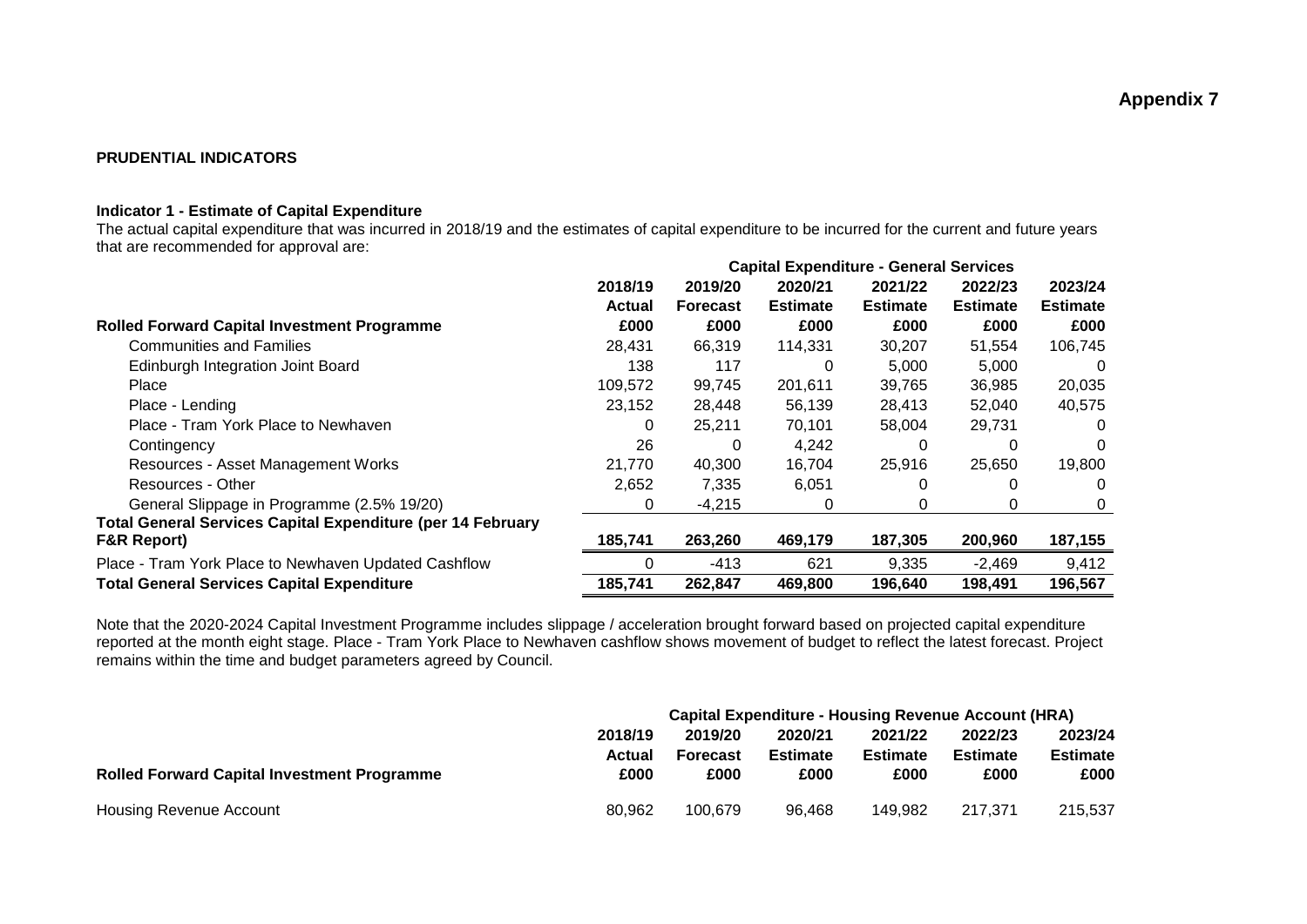### **Indicator 2 - Ratio of Financing Costs to Net Revenue Stream**

Estimates of the ratio of financing costs to net revenue stream for the current and future years and the actual figures for 2018/19 are:

|                               | <b>Ratio of Financing Costs to Net Revenue Stream</b> |                                      |                            |                            |                            |                 |
|-------------------------------|-------------------------------------------------------|--------------------------------------|----------------------------|----------------------------|----------------------------|-----------------|
|                               | 2018/19                                               | 2019/20<br>Actual<br><b>Forecast</b> | 2020/21<br><b>Estimate</b> | 2021/22<br><b>Estimate</b> | 2022/23<br><b>Estimate</b> | 2023/24         |
|                               |                                                       |                                      |                            |                            |                            | <b>Estimate</b> |
|                               | %                                                     | %                                    | %                          | %                          | %                          | %               |
| <b>General Services</b>       | 11.16                                                 | 10.93                                | 10.48                      | 10.05                      | 9.88                       | 9.96            |
| Housing Revenue Account (HRA) | 37.29                                                 | 38.30                                | 35.57                      | 37.13                      | 38.91                      | 39.46           |

Note: Figures for 2021/222 onwards are indicative at this stage as the Council has not set a General Services or HRA budget for these years. The figures for General Services are based on the current long term financial plan. HRA figures are based on the business plan which was reported to Finance and Resources Committee on 14 February 2020.

The estimates of financing costs include current commitments and the proposals in this budget.

### **Indicator 3 - Capital Financing Requirement**

Estimates of the end of year capital financing requirement for the authority for the current and future years and the actual capital financing requirement at 31 March 2019 are:

|                                            | <b>Capital Financing Requirement</b> |                 |                 |                 |                 |                 |
|--------------------------------------------|--------------------------------------|-----------------|-----------------|-----------------|-----------------|-----------------|
|                                            | 2018/19                              | 2019/20         | 2020/21         | 2021/22         | 2022/23         | 2023/24         |
|                                            | Actual                               | <b>Forecast</b> | <b>Estimate</b> | <b>Estimate</b> | <b>Estimate</b> | <b>Estimate</b> |
|                                            | £m                                   | £m              | £m              | £m              | £m              | £m              |
| <b>General Services</b>                    | 1.079                                | 1.146           | 1.453           | ∣.520           | 1,556           | 1,610           |
| Housing Revenue Account (HRA)              | 377                                  | 413             | 418             | 495             | 592             | 706             |
| NHT LLPs                                   | 87                                   | 99              | 108             | 108             | 108             | 108             |
| Edinburgh Living LLPs                      | 3                                    | 19              | 66              | 94              | 145             | 183             |
| <b>Total Capital Financing Requirement</b> | 546.                                 | 1.677           | 2.045           | 2.217           | 2.401           | 2,607           |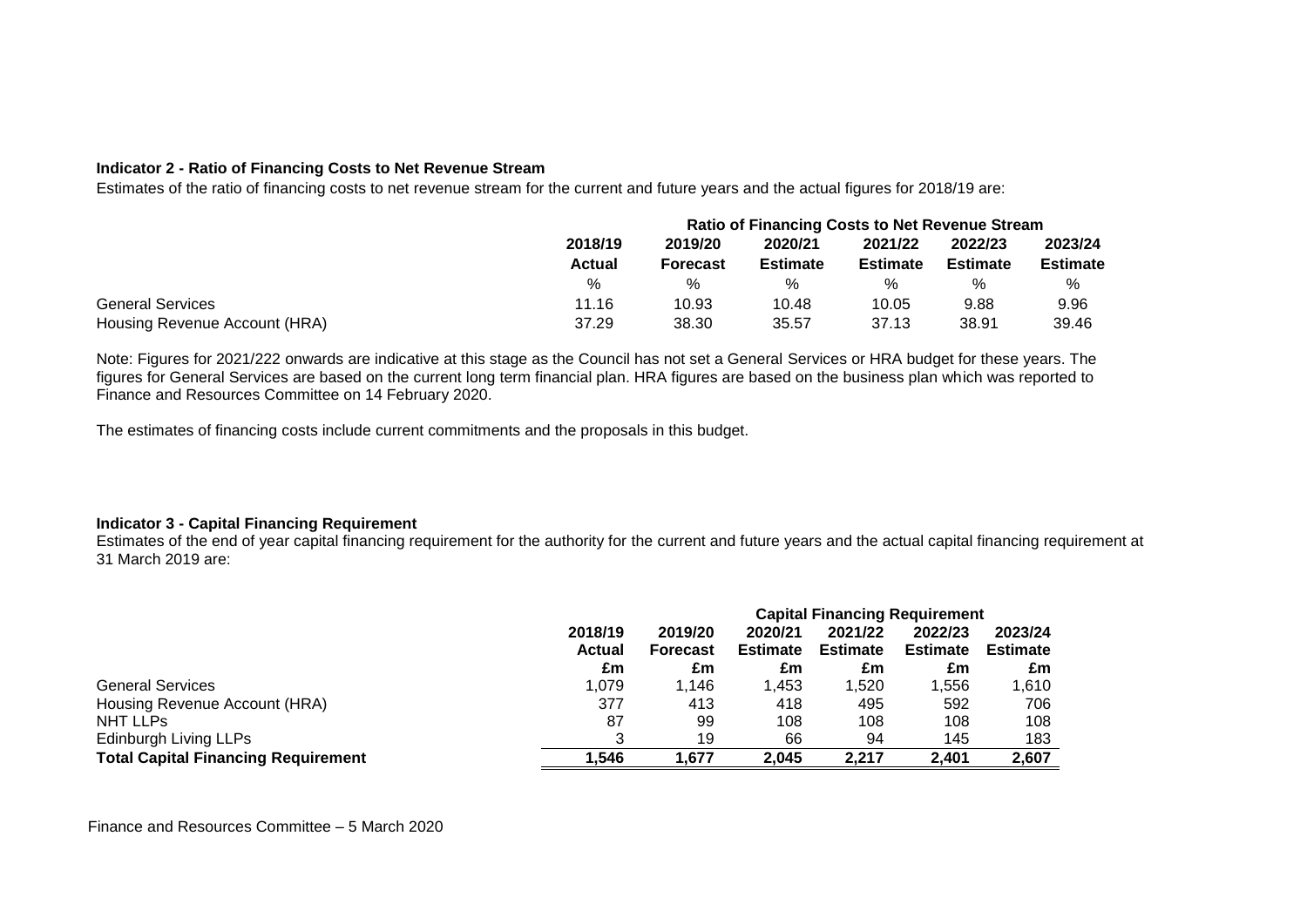The capital financing requirement measures the authority's underlying need to borrow for a capital purpose. In accordance with best professional practice, the Council does not associate borrowing with particular items or types of expenditure. The authority has an integrated treasury management strategy and has adopted the CIPFA Code of Practice for Treasury Management in the Public Services. The Council has, at any point in time, a number of cashflows both positive and negative, and manages its treasury position in terms of its borrowings and investments in accordance with its approved treasury management strategy and practices. In day to day cash management, no distinction can be made between revenue cash and capital cash. External borrowing arises as a consequence of all of the financial transactions of the authority and not simply those arising from capital spending. In contrast, the capital financing requirement reflects the authority's underlying need to borrow for a capital purpose.

CIPFA's Prudential Code for Capital Finance in Local Authorities includes the following as a key indicator of prudence.

In order to ensure that over the medium term debt will only be for a capital purpose, the local authority should ensure that debt does not, except in the short term, exceed the total of capital financing requirement in the preceding year plus the estimates of any additional capital financing requirement for the current and next two financial years.

|                                       |                          |       |       |                            | Gross Debt and the Capital Financing Requirement |                            |                            |                            |                            |
|---------------------------------------|--------------------------|-------|-------|----------------------------|--------------------------------------------------|----------------------------|----------------------------|----------------------------|----------------------------|
|                                       | 2018/19<br><b>Actual</b> |       |       | 2019/20<br><b>Forecast</b> |                                                  | 2020/21<br><b>Estimate</b> | 2021/22<br><b>Estimate</b> | 2022/23<br><b>Estimate</b> | 2023/24<br><b>Estimate</b> |
|                                       | £m                       | £m    | £m    | £m                         | £m                                               | £m                         |                            |                            |                            |
| Gross Debt                            | 1.198                    | 0.306 | 1.355 | 1.332                      | 1.332                                            | 1,332                      |                            |                            |                            |
| <b>Capital Financing Requirements</b> | 1.546                    | .677  | 2.045 | 2.217                      | 2.401                                            | 2,607                      |                            |                            |                            |
| (Over) / under limit by:              | 348                      | 371   | 690   | 885                        | 1.069                                            | 1,275                      |                            |                            |                            |

The authority does not currently envisage borrowing in excess of its capital financing requirement over the next few years. This takes into account current commitments, existing plans and assumptions around cash balances and the proposals in this budget. The figures do not include any expenditure and associated funding requirements, other than projects specifically approved by Council, for the Local Development Plan (LDP) or City Deal.

The introduction of IFRS 16 - Leases within the Accounts will have a significant impact on the balance sheet from its introduction in 2020/21. This will subsequently have an impact on the Capital Financing Requirement (CFR) as from the 2020/21 financial year. Therefore, it should be expected to see an increase in the CFR in future years. This will similarly have an impact on the authorised limit and operational boundary for external debt.

### **Indicator 4 - Authorised Limit for External Debt**

The authorised limit should reflect a level of borrowing which, while not desired, could be afforded, but may not be sustainable. "Credit Arrangements" as defined by Financial Regulations, has been used to calculate the authorised and operational limits requiring both the short and long term liabilities relating to finance leases and PFI assets to be considered. In respect of its external debt, it is recommended that Council approves the following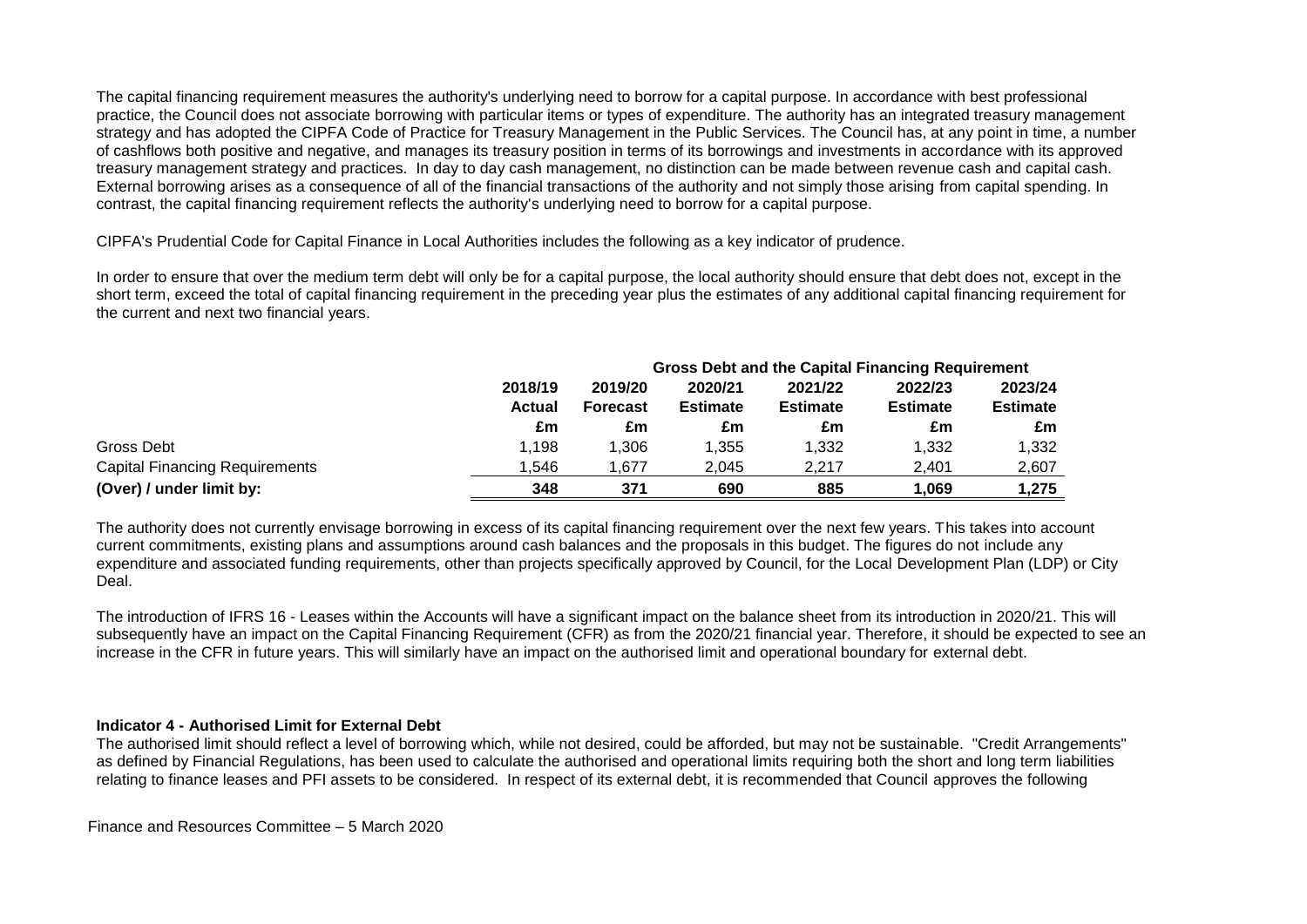authorised limits for its total external debt gross of investments for the next four financial years. These limits separately identify borrowing under credit arrangements including finance leases and PFI assets. Council is asked to approve these limits and to delegate authority to the Head of Finance, within the total limit for any individual year, to effect movement between the separately agreed limits for borrowing and credit arrangements, in accordance with option appraisal and best value for money for the authority. Any such changes made will be reported to the Council at its meeting following the change.

|                                           | <b>Authorised Limit for External Debt</b> |         |         |       |       |
|-------------------------------------------|-------------------------------------------|---------|---------|-------|-------|
|                                           | 2019/20                                   | 2022/23 | 2023/24 |       |       |
|                                           | £m                                        | £m      | £m      | £m    | £m    |
| Borrowing                                 | 1.682                                     | 1.949   | 2.112   | 2.268 | 2,422 |
| Credit Arrangements (including leases)    | 281                                       | 317     | 313     | 309   | 305   |
| <b>Authorised Limit for External Debt</b> | 1.963                                     | 2.266   | 2.425   | 2.577 | 2.727 |

These authorised limits are consistent with the authority's current commitment, existing plans and the proposals in this budget for capital expenditure and financing, and with its approved treasury management policy statement and practices. They are based on the estimate of most likely, prudent but not worst case scenario, with in addition sufficient headroom over and above this to allow for operational management, for example unusual cash movements. Risk analysis and risk management strategies have been taken into account, as have plans for capital expenditure, estimates of the capital financing requirement and estimates of cashflow requirements for all purposes.

### **Indicator 5 - Operational Boundary for External Debt**

The Council is also asked to approve the following operational boundary for external debt for the same period. The proposed operational boundary equates to the estimated maximum of external debt. It is based on the same estimates as the authorised limit but reflects directly the estimate of the most likely, prudent but not worst case scenario, without the additional headroom included within the authorised limit to allow for example for unusual cash movements. The operational boundary represents a key management tool for in year monitoring. Within the operational boundary, figures for borrowing and credit arrangements are separately identified. The Council is also asked to delegate authority to the Head of Finance, within the total operational boundary for any individual year, to effect movement between the separately agreed figures for borrowing and credit arrangements, in a similar fashion to the authorised limit. Any such changes will be reported to the Council at its next meeting following the change.

|                                               | <b>Operational Boundary for External Debt</b> |         |         |         |         |
|-----------------------------------------------|-----------------------------------------------|---------|---------|---------|---------|
|                                               | 2019/20                                       | 2020/21 | 2021/22 | 2022/23 | 2023/24 |
|                                               | £m                                            | £m      | £m      | £m      | £m      |
| Borrowing                                     | 1.446                                         | 1.768   | 1.929   | 2.127   | 2,322   |
| Credit Arrangements (including leases)        | 281                                           | 317     | 313     | 309     | 305     |
| <b>Operational Boundary for External Debt</b> | 1.727                                         | 2.085   | 2.242   | 2.436   | 2.627   |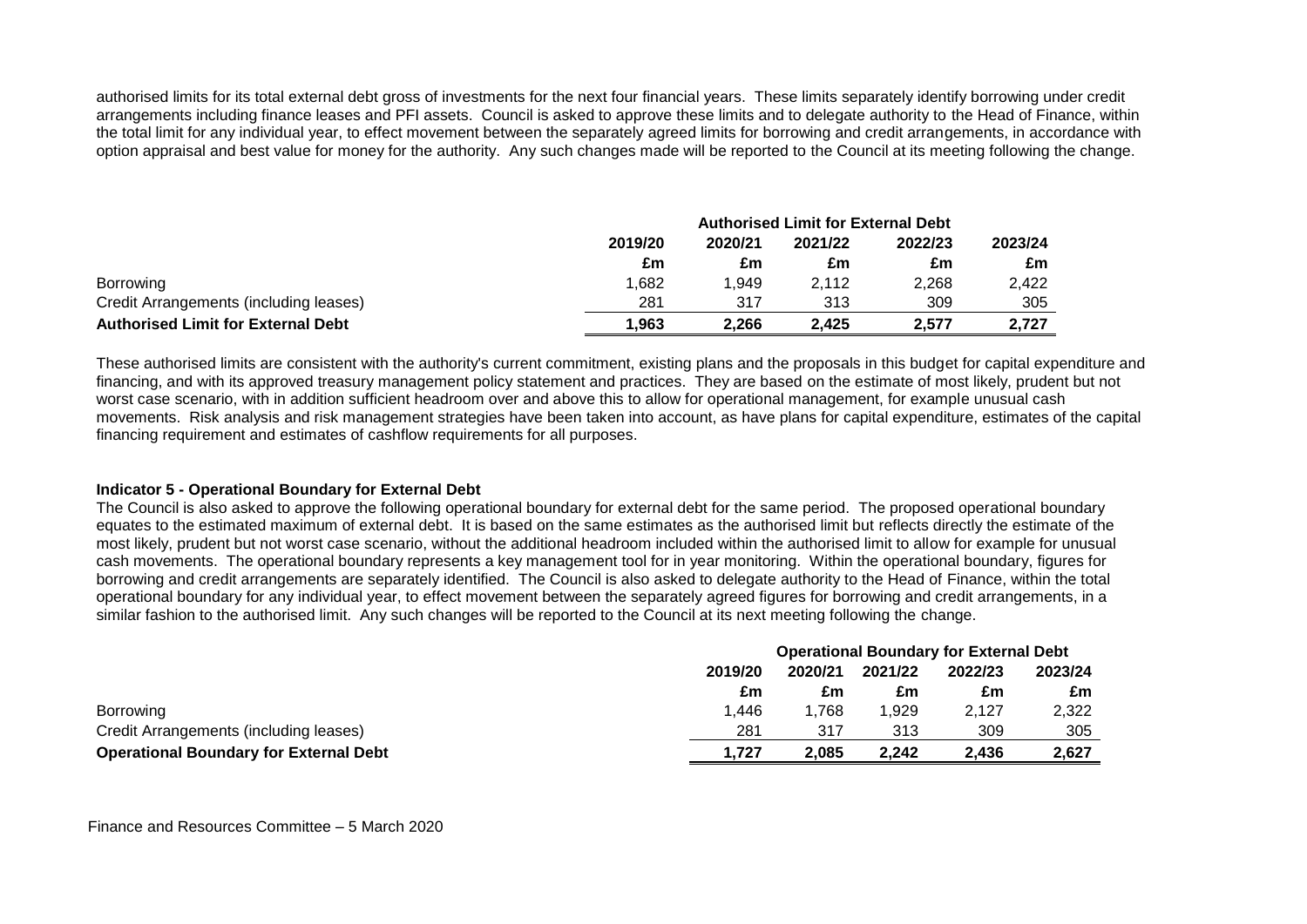The Council's actual external debt at 31 March 2019 was £1,420m comprising borrowing (including sums repayable within 12 months).

In taking its decisions on this budget, the Council is asked to note that the estimate of capital expenditure determined for 2020/21 (see paragraph 1 above) will be the statutory limit determined under section 35(1) of the Local Government (Scotland) Act 2003.

### **Indicator 6 - Loans Charges Associated with net Capital Investment expenditure plans**

Under the changes to the Prudential Code which came into force in December 2017, the requirement to measure and report on the incremental impact on the Council Tax / rents was removed from the Code. The authority can set its own local indicators to measure the affordability of its capital investment plans. The Head of Finance considers that Council should be advised of the loans charges cost implications which will result from the spending plans being considered for approval. These cost implications have been included in the Council's Revenue and HRA budgets for 2019/20 and in the longer term financial frameworks.

|                                                                                                                     | <b>Loans Charges Liability</b> |                 |                 |                 |                 |  |  |
|---------------------------------------------------------------------------------------------------------------------|--------------------------------|-----------------|-----------------|-----------------|-----------------|--|--|
|                                                                                                                     | 2019/20                        | 2020/21         | 2021/22         | 2022/23         | 2023/24         |  |  |
|                                                                                                                     | <b>Forecast</b>                | <b>Estimate</b> | <b>Estimate</b> | <b>Estimate</b> | <b>Estimate</b> |  |  |
|                                                                                                                     | £000                           | £000            | £000            | £000            | £000            |  |  |
| Loans Fund Pooled Interest Rate at Indicative 4.5%                                                                  |                                |                 |                 |                 |                 |  |  |
| General Fund (excluding On-Lending and Trams tom Newhaven) - New Loans Fund Advances                                |                                |                 |                 |                 |                 |  |  |
| Loans Fund Advances in year                                                                                         | 33,243                         | 243,170         | 44,756          | 56,659          | 96,187          |  |  |
| Year 1 - Interest Only                                                                                              | 757                            | 5,539           | 1,019           | 1,291           | 2,191           |  |  |
| Year 2 - Interest and Principal Repayment                                                                           | 2,052                          | 15,013          | 2,763           | 3,498           | 5,938           |  |  |
| Housing Revenue Account (HRA) - New Loans Fund Advances<br>Loans Fund Advances in year (excluding borrowing for LLP |                                |                 |                 |                 |                 |  |  |
| programme *)                                                                                                        | 55,800                         | 23,346          | 94,916          | 116,650         | 136,322         |  |  |
| Year 1 - Interest Only                                                                                              | 1,271                          | 532             | 2,161           | 2,657           | 3,105           |  |  |
| Year 2 - Interest and Principal Repayment                                                                           | 3,445                          | 1,441           | 5,860           | 7,202           | 8,416           |  |  |

The loans charges associated with the borrowing required for the house building programme for onward transferred to the LLPs will be met from the LLPs and does therefore not have a net impact on the HRA revenue budget. Tram repayments are based on the income model and will commence in 2023/24 when the line to Newhaven becomes operational.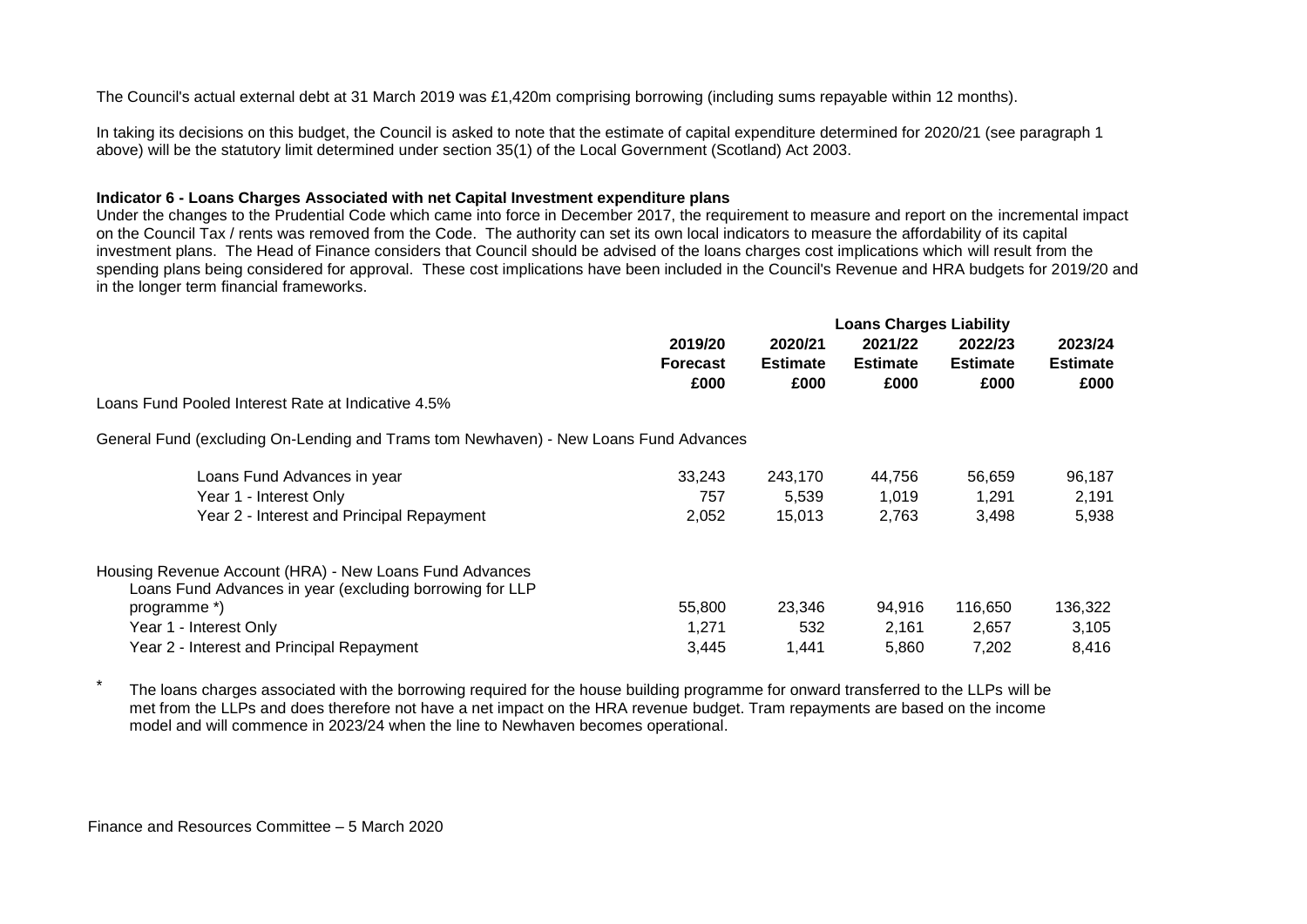### **Consideration of options for the capital programme**

In considering its programme for capital investment, Council is required within the Prudential Code to have regard to:

- affordability, e.g. implications for Council Tax or house rents;
- prudence and sustainability, e.g. implications for external borrowing;
- value for money, e.g. option appraisal;
- stewardship of assets, e.g. asset management planning;
- service objectives, e.g. strategic planning for the authority;
- practicality, e.g. achievability of the forward plan.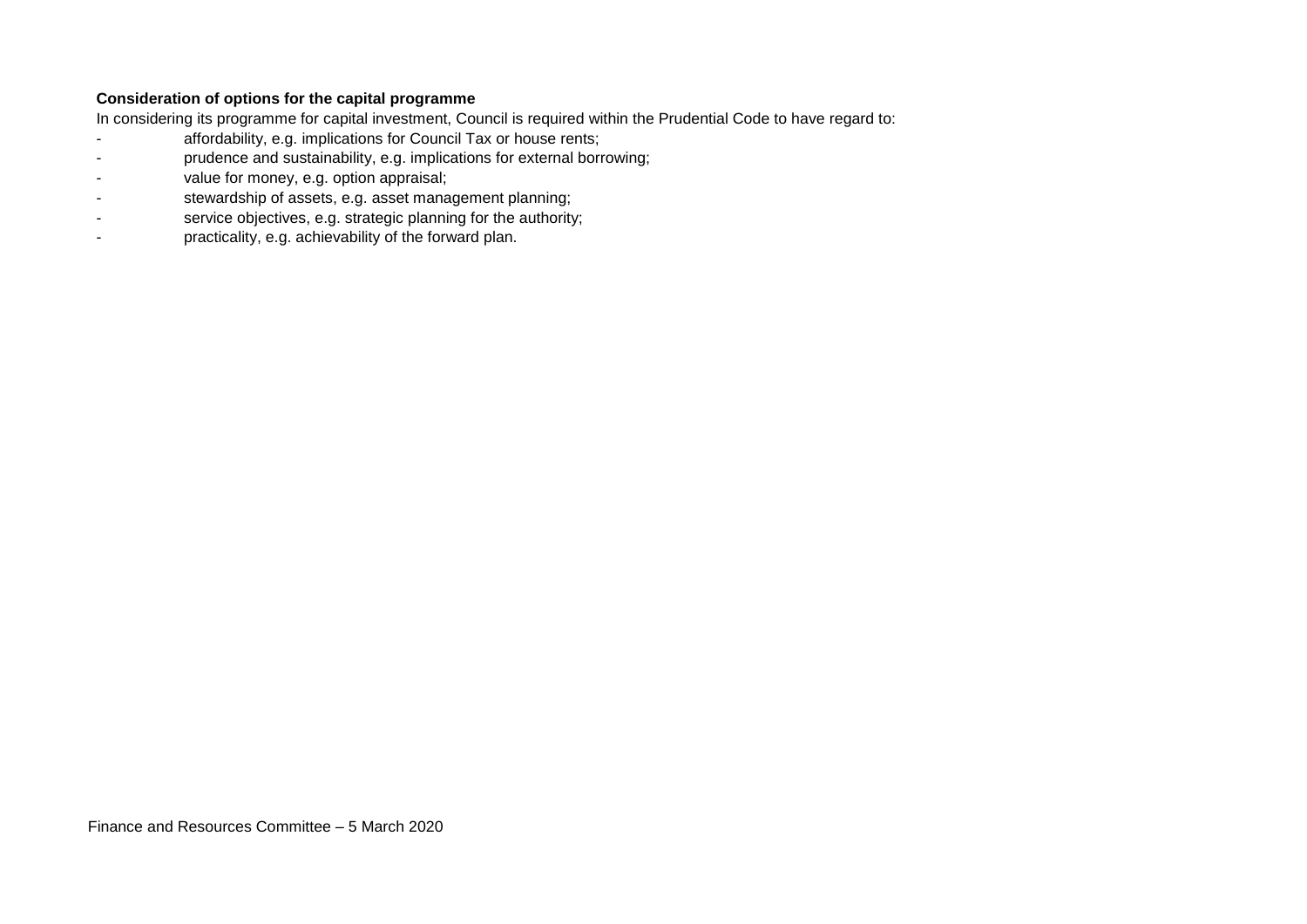## **The City of Edinburgh Council**

## **Treasury Cash Fund**

## **Treasury Management Policy Statement**

### **Summary**

The Council operates the Treasury Cash Fund on a low risk low return basis for cash investments on behalf of itself, Lothian Pension Fund and other associated organisations. This Policy Statement covers the type of investments which are permitted for monies held with the Cash Fund and should be read in conjunction with the Treasury Policy Statement for the City of Edinburgh Council.

#### **Approved Activities**

The activity undertaken in the management of cash balances and their investment in cash and near cash instruments. In undertaking this activity, the key objective is the security of the monies invested. Accordingly, the investment types and counterparty limits below represent a prudent attitude towards the instruments with which and the institutions with whom investment will be undertaken.

### **Treasury Management Strategy**

The treasury management strategy for the cash fund is to ensure that surplus funds are invested in accordance with the list of approved organisations for investment, minimising the risk to the capital sum and optimising the return on these funds consistent with those risks

### **Permitted Instruments**

The Chief Financial Officer may invest monies in accordance with the Council's requirements only by using the following instruments:

- (a) Temporary deposit, Certificate of Deposit, collaterised deposit, structured deposit, commercial paper, floating rate note or Bonds with an approved institution of the Bank of England or with any other approved organisation for investment (see below)
- (b) UK Treasury Bills
- (c) Gilt-edged securities
- (d) Reverse Repurchase Agreements
- (e) Money Market Funds and Bond Funds
- (f) Debt Management Office's Debt Management Agency Deposit Facility

#### **Limits on Investment**

The approved limits on counterparties and investment types are as follows (where money limits and percentages are stated, the greater of the two should be applied):

- (a) DMO's DMADF, UK Treasury Bills and UK Gilts with no limit
- (b) UK local authorities up to a maximum of £50 million per authority.
- (c) other public bodies up to a maximum of £20 million per organisation.
- (d) The Council's bankers, where not otherwise permitted under (k) below, up to a limit of £20m on an overnight only basis other than when funds are received into the Council's bank account without pre-notification.
- (e) Money Market Funds with no limit in total but with no more than £30 million or 15% of the funds under management with any one Fund.
- (f) Bond Funds with no more than £20 million or 10% of the funds under management.
- (g) Supranational Bonds with a limit of £60 million or 20% of the fund in total.
- (h) financial institutions where the relevant deposits, CDs or Bonds are guaranteed by a sovereign government of AA or above up to a maximum of £60 million or 20 percent of the fund per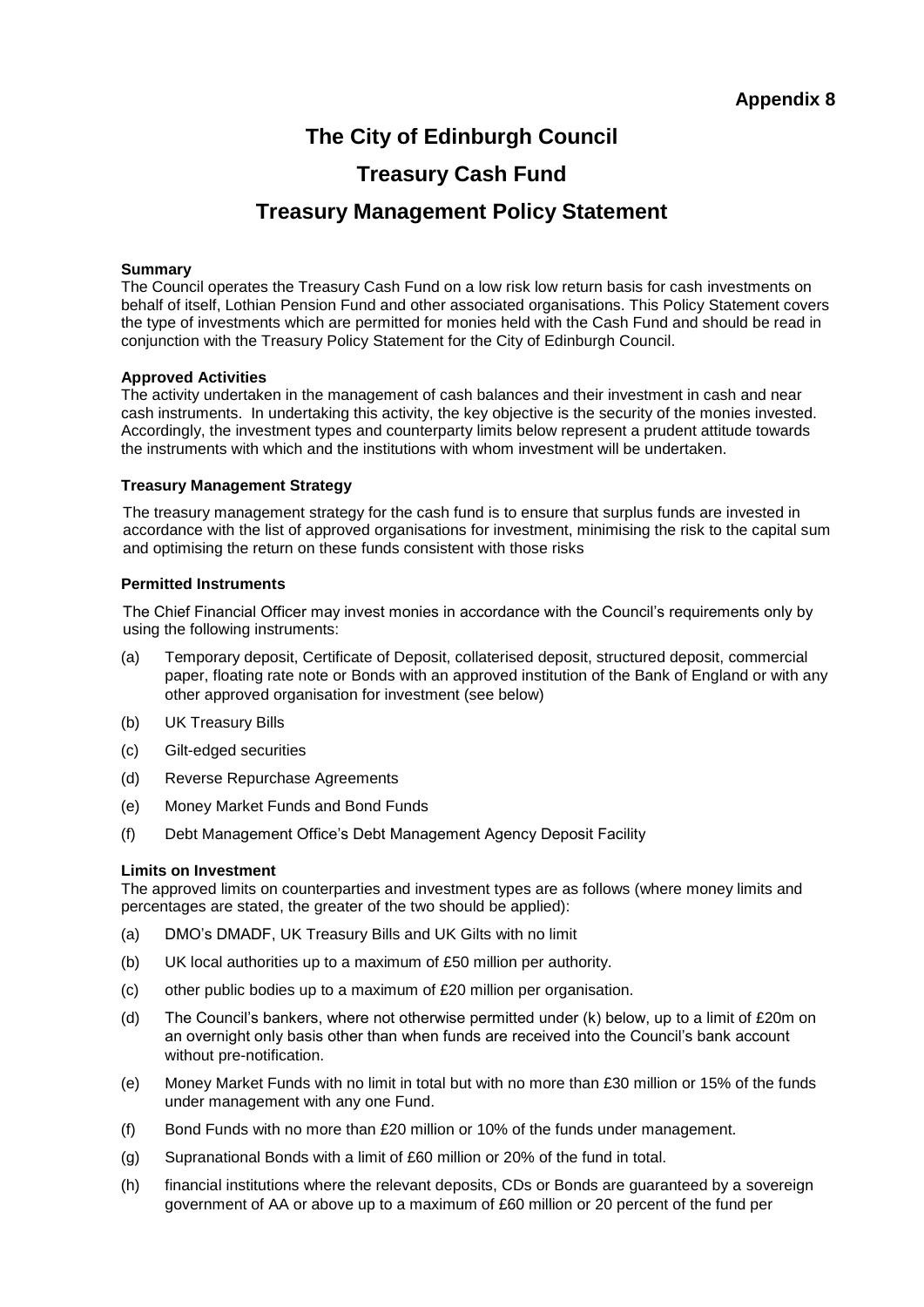institution for the duration of the guarantee in addition to the appropriate counterparty limit for the institution.

- (i) Local Authority Collateralised deposits up to a maximum of £30 million or 15 percent of the fund per institution up to a maximum of 5 years in addition to the appropriate counterparty limit for the institution.
- (j) Structured deposits up to a maximum of £20 million or 10 percent of the fund, subject to the appropriate counterparty limits for the institution also being applied.

| Credit | <b>Banks</b> | <b>Banks</b>   | B. Socs.  | B. Socs.  |
|--------|--------------|----------------|-----------|-----------|
| Rating | Unsecured    | <b>Secured</b> | Unsecured | Secured   |
| AAA    | $20\%$ or    | $20\%$ or      | $20\%$ or | $20\%$ or |
|        | £60m         | £60m           | £60m      | £60m      |
| AA+    | 15% or       | $20\%$ or      | 15% or    | $20\%$ or |
|        | £30m         | £60m           | £30m      | £60m      |
| AA     | 15% or       | $20\%$ or      | $15%$ or  | 15% or    |
|        | £30m         | £60m           | £30m      | £30m      |
| AA-    | 15% or       | $20\%$ or      | $10\%$ or | $15%$ or  |
|        | £30m         | £60m           | £20m      | £30m      |
| A+     | 10% or       | 15% or         | $10\%$ or | $10\%$ or |
|        | £20m         | £30m           | £20m      | £20m      |
| A      | 10% or       | 15% or         | $10\%$ or | $10\%$ or |
|        | £20m         | £30m           | £20m      | £20m      |
| А-     | $10\%$ or    | 15% or         | $5%$ or   | 10% or    |
|        | £20m         | £30m           | £10m      | £20m      |
| BBB+   | $5%$ or      | 5% or          | n/a       | n/a       |
|        | £10m         | £10m           |           |           |
| None   | n/a          | n/a            | n/a       | n/a       |

(k) financial institutions included on the Bank of England's authorised list under the following criteria:

The credit ratings quoted in the above table are for the financial institution, instrument or security provided and are the lowest of the relevant long term ratings from the three main Credit ratings agencies, S&P, Moodys and Fitch.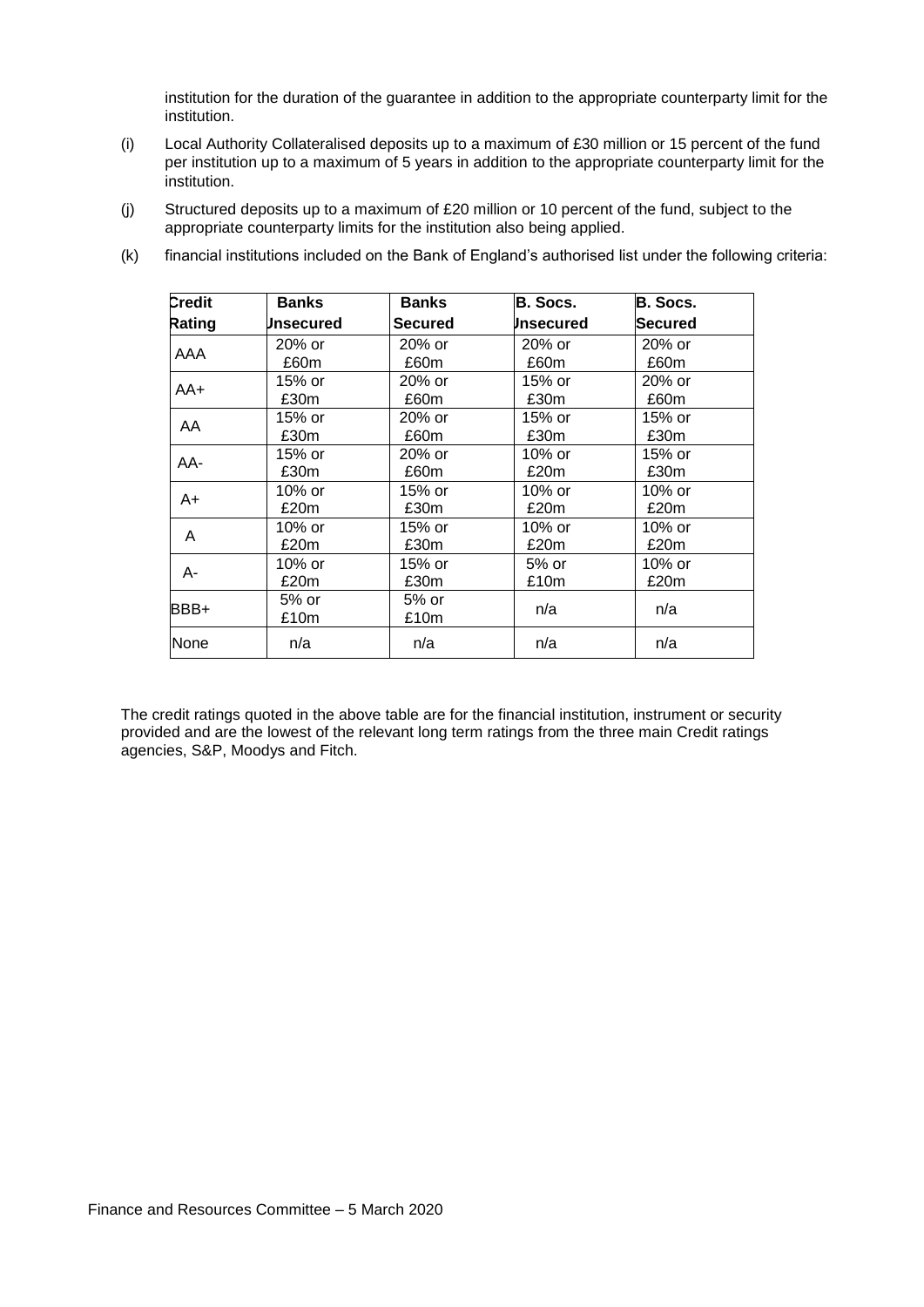### **Time Limits**

In addition to the monetary limits above, the following maximum time limits will be placed on investments:

| Category                              | <b>Max. Time Limit</b> |
|---------------------------------------|------------------------|
| 20% of Assets Under Management / £60m | 5 Years                |
| 15% of Assets Under Management / £30m | 1 Years                |
| 10% of Assets Under Management / £20m | 6 months               |
| 5% of Assets Under Management / £10m  | 3 months               |

In addition to the above limits, no more than 25% of assets under management will have a maturity greater than 1 year.

In considering an investment, consideration is given to a wide range of information, not simply the credit ratings of the institution being considered. This will include financial information on the institution, relevant Credit Default Swaps and equity pricing data, and the general macro-economic, market and sector background. The investment risks and controls to mitigate those risks are outlined to the end of this document.

### **Policy on Delegation**

The Treasury Cash Fund is operated under the Council's Treasury Policy Statement and the delegations are defined in that document.

### **Reporting Arrangements**

This will include, as a minimum, an annual strategy and plan in advance of the year, and an annual report after its close, in the form prescribed in its TMPs. The Head of Finance will report to the Council as follows:

- (a) A Treasury Strategy prior to the commencement of the financial year.
- (b) A mid-term report during the financial year.
- (c) A Treasury Annual Report as soon as practicable after the end of the financial year.
- (d) Ad hoc reports according to need.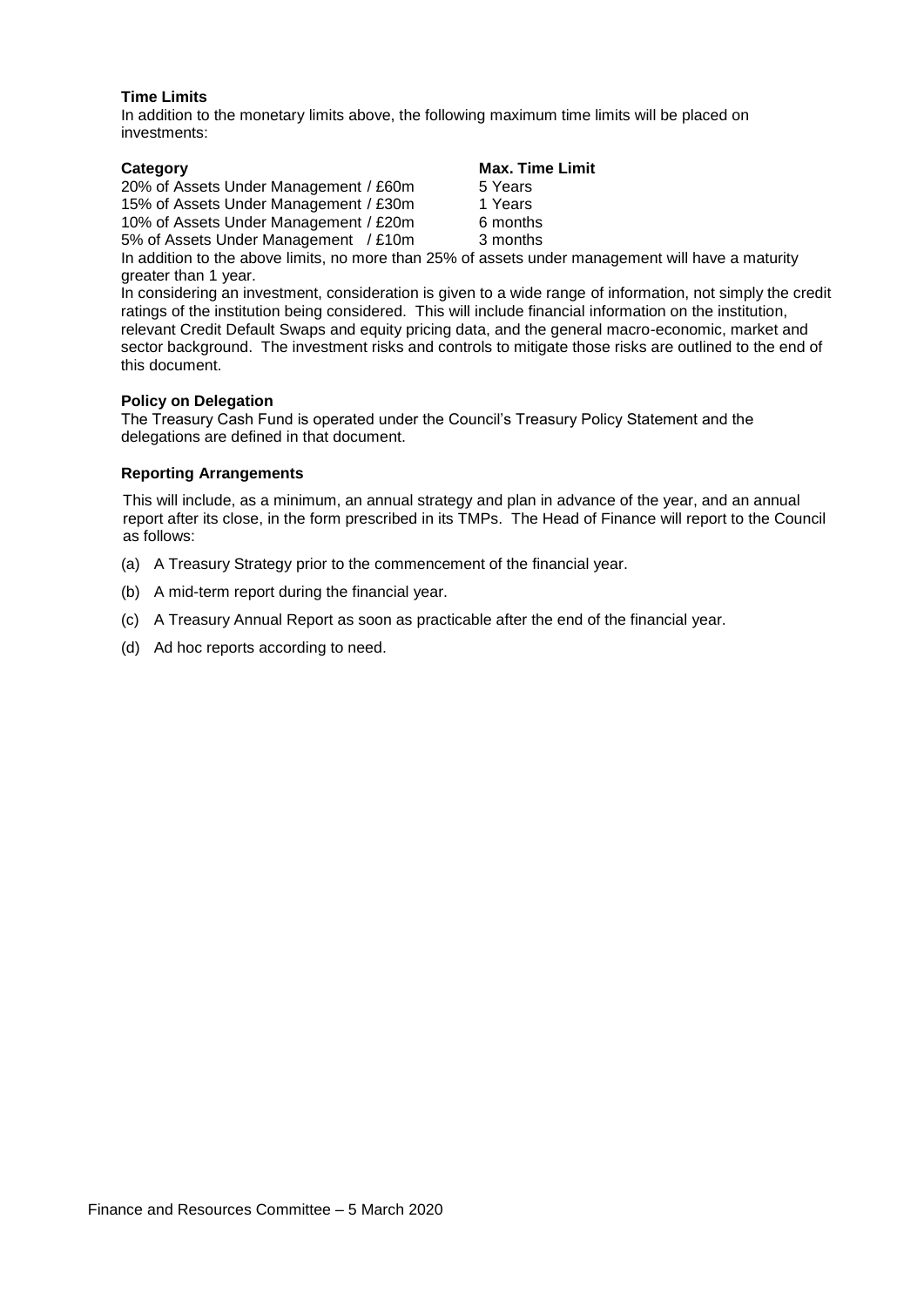| <b>Type of Investment</b>                                                                                                                                                                     | <b>Treasury Risks</b>                                                                                                                                                                                                                                                                                                                                                                                                                          | <b>Mitigating Controls</b>                                                                                                                                                                                                                                                                                                                  |
|-----------------------------------------------------------------------------------------------------------------------------------------------------------------------------------------------|------------------------------------------------------------------------------------------------------------------------------------------------------------------------------------------------------------------------------------------------------------------------------------------------------------------------------------------------------------------------------------------------------------------------------------------------|---------------------------------------------------------------------------------------------------------------------------------------------------------------------------------------------------------------------------------------------------------------------------------------------------------------------------------------------|
| a. Deposits with the Debt<br><b>Management Account</b><br>Facility (UK Government)<br>(Very low risk)                                                                                         | This is a deposit with the UK Government and as<br>such counterparty and liquidity risk is very low,<br>and there is no risk to value. Deposits can be<br>between overnight and 6 months.                                                                                                                                                                                                                                                      | As this is a UK Government investment the monetary<br>limit is unlimited to allow for a safe haven for<br>investments.                                                                                                                                                                                                                      |
| b. UK Treasury Bills (Very<br>Low Risk)                                                                                                                                                       | These are marketable securities issued by the UK<br>Government and as such counterparty and<br>liquidity risk is very low, although there is potential<br>risk to value arising from an adverse movement in<br>interest rates unless held to maturity. Maturity at<br>issue is only 1, 3 or 6 months so will be used<br>mainly in the 1 to 3 month period to provide a high<br>level of security but a better return than the<br>DMADF in (a). | As this is a UK Government investment the monetary<br>limit is unlimited to allow for a safe haven for<br>investments.                                                                                                                                                                                                                      |
| c. UK Gilts (Very Low Risk)                                                                                                                                                                   | These are marketable securities issued by the UK<br>Government and as such counterparty and<br>liquidity risk is very low, although there is potential<br>risk to value arising from an adverse movement in<br>interest rates unless held to maturity. There is a<br>risk to capital if the Gilt needed to be sold, so<br>should only be used on a hold to maturity basis as<br>a proxy for a slightly longer maturity Treasury Bill           | As this is a UK Government investment the monetary<br>limit is unlimited to allow for a safe haven for<br>investments. Would only be used on a hold to maturity<br>basis at the very short end of the yield curve.                                                                                                                          |
| d. Deposits with other local<br>authorities or public bodies<br>(Very low risk)                                                                                                               | These are considered quasi UK Government debt<br>and as such counterparty risk is very low, and<br>there is no risk to value.                                                                                                                                                                                                                                                                                                                  | Little mitigating controls required for local authority<br>deposits, as this is a quasi UK Sovereign Government<br>investment.                                                                                                                                                                                                              |
| e. Money Market Funds<br>(MMFs) (low/medium risk)                                                                                                                                             | Pooled cash investment vehicle which provides<br>short term liquidity.                                                                                                                                                                                                                                                                                                                                                                         | Funds will generally be used to provide liquidity for the<br>Cash Fund.                                                                                                                                                                                                                                                                     |
| Bond Funds (low/medium<br>f.<br>risk)                                                                                                                                                         | AAA Rated Pooled cash investment vehicle<br>investing in a range of Government, Financial<br>Institutions and Government Bonds.                                                                                                                                                                                                                                                                                                                | Fairly liquid vehicle investing in Bonds with a high<br>average credit rating, will only be used for a relatively<br>small proportion of the fund.                                                                                                                                                                                          |
| Call account deposit<br>g.<br>accounts with financial<br>institutions (banks and<br>building societies) (Risk is<br>dependent on credit rating)                                               | These tend to be moderately low risk<br>investments, but will exhibit higher risks than the<br>categories (a) to (d) above. Whilst there is no risk<br>to value with these types of investments, liquidity<br>is high and investments can be returned at short<br>notice.<br>These will be used to provide the primary liquidity<br>source for Cash Management                                                                                 | The counterparty selection criteria approved above<br>restricts lending only to high quality counterparties,<br>measured primarily by credit ratings from Fitch,<br>Moody's and Standard and Poors.<br>On day to day investment dealing with this criteria will<br>be further strengthened by the use of additional market<br>intelligence. |
| h. Term deposits with<br>financial institutions (banks<br>and building societies)<br>(Low to medium risk<br>depending on period &<br>credit rating)                                           | The risk on these is determined, but will exhibit<br>higher risks than categories (a) to (d) above.<br>Whilst there is no risk to value with these types of<br>investments, liquidity is low and term deposits can<br>only be broken with the agreement of the<br>counterparty, and penalties may apply.                                                                                                                                       | The counterparty selection criteria approved above<br>restricts lending only to high quality counterparties,<br>measured primarily by credit ratings from Fitch,<br>Moody's and Standard and Poors<br>On day to day investment dealing with this criteria will<br>be further strengthened by the use of additional market<br>intelligence.  |
| Certificates of deposits<br>i.<br>with financial institutions<br>(risk dependent on credit)<br>rating)                                                                                        | These are short dated marketable securities<br>issued by financial institutions and as such<br>counterparty risk is low, but will exhibit higher<br>risks than categories (a) to (d) above. There is<br>risk to value of capital loss arising from selling<br>ahead of maturity if combined with an adverse<br>movement in interest rates. Liquidity risk will<br>normally be low.                                                             | The counterparty selection criteria approved above<br>restricts lending only to high quality counterparties,<br>measured primarily by credit ratings from Fitch,<br>Moody's and Standard and Poors.<br>On day to day investment dealing with this criteria will<br>be further strengthened by the use of additional market<br>intelligence. |
| Structured deposit facilities<br>j.<br>with banks and building<br>societies (escalating rates,<br>de-escalating rates etc.)<br>(Low to medium risk<br>depending on period &<br>credit rating) | These tend to be medium to low risk investments,<br>but will exhibit higher risks than categories (a) to<br>(d) above. Whilst there is no risk to value with<br>these types of investments, liquidity is very low<br>and investments can only be broken with the<br>agreement of the counterparty (penalties may<br>apply).                                                                                                                    | The counterparty selection criteria approved above<br>restricts lending only to high quality counterparties,<br>measured primarily by credit ratings from Fitch,<br>Moody's and Standard and Poors.<br>On day to day investment dealing with this criteria will<br>be further strengthened by the use of additional market<br>intelligence. |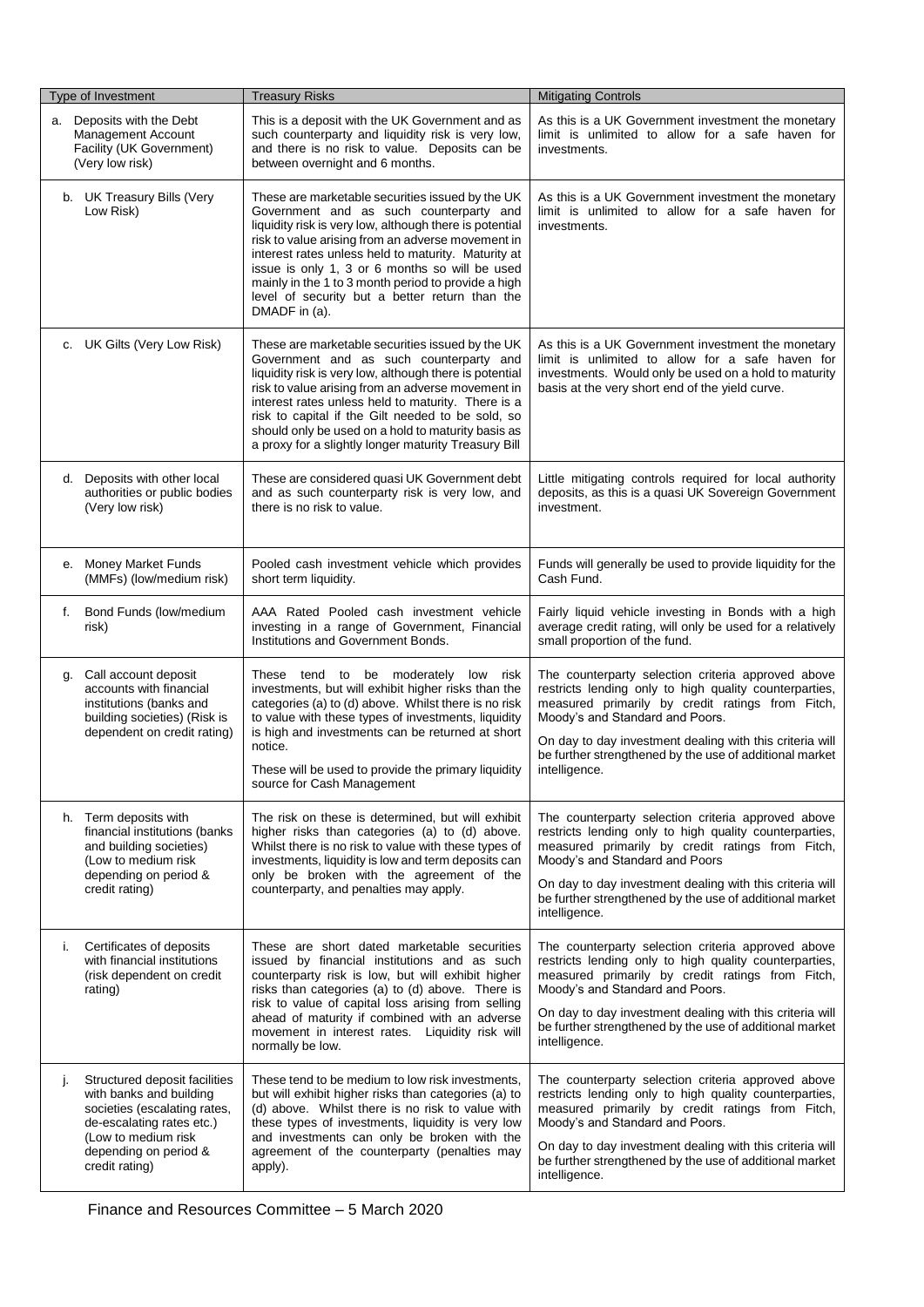|    | k. Bonds<br>medium<br>risk<br>(Low to<br>depending<br>on period &<br>credit rating) | This entails a higher level of risk exposure than<br>gilts and the aim is to achieve a higher rate of<br>return than normally available from gilts. They do<br>have an exposure to movements in market prices<br>of assets held.                                                                   | The counterparty selection criteria approved above<br>restricts lending only to high quality counterparties, on<br>a hold to maturity basis. Bonds may also carry an<br>explicit Government Guarantee.                                                                                                                                                                      |
|----|-------------------------------------------------------------------------------------|----------------------------------------------------------------------------------------------------------------------------------------------------------------------------------------------------------------------------------------------------------------------------------------------------|-----------------------------------------------------------------------------------------------------------------------------------------------------------------------------------------------------------------------------------------------------------------------------------------------------------------------------------------------------------------------------|
| I. | Floating Rate Notes (Low<br>to medium risk depending<br>on credit rating)           | These are Bonds on which the rate of interest is<br>established periodically with reference to short<br>term interest rates.                                                                                                                                                                       | The counterparty selection criteria approved above<br>restricts lending only to high quality counterparties,<br>measured primarily by credit ratings from Fitch,<br>Moody's and Standard and Poors.<br>Will be used in an increasing interest rate environment<br>but only for a limited proportion of the portfolio.                                                       |
|    | m. Commercial Paper (Low to<br>medium risk depending on<br>credit rating)           | These are short term promissory notes issued at<br>a discount par. They entail a higher level of risk<br>exposure than gilts and the aim is to achieve a<br>higher rate of return than normally available from<br>gilts. They do have an exposure to movements in<br>market prices of assets held. | The counterparty selection criteria approved above<br>restricts lending only to high quality counterparties, on<br>a hold to maturity basis. They are relatively short<br>maturity.                                                                                                                                                                                         |
|    | n. Secured Investments<br>(relatively low risk due to dual<br>recourse)             | These include Reverse Purchase Agreements<br>(Repo) and Covered Bonds issued by banks and<br>building societies.                                                                                                                                                                                   | Both Repo and Covered Bonds provide opportunities<br>to lower credit risk by having any exposure supported<br>by an enhanced level of high quality collateral such as<br>Gilts in the case of Repo. The lower credit risk is<br>reflected in the Cash Fund being able to invest larger<br>% or value amounts as shown in the criteria for<br>financial institutions in (k). |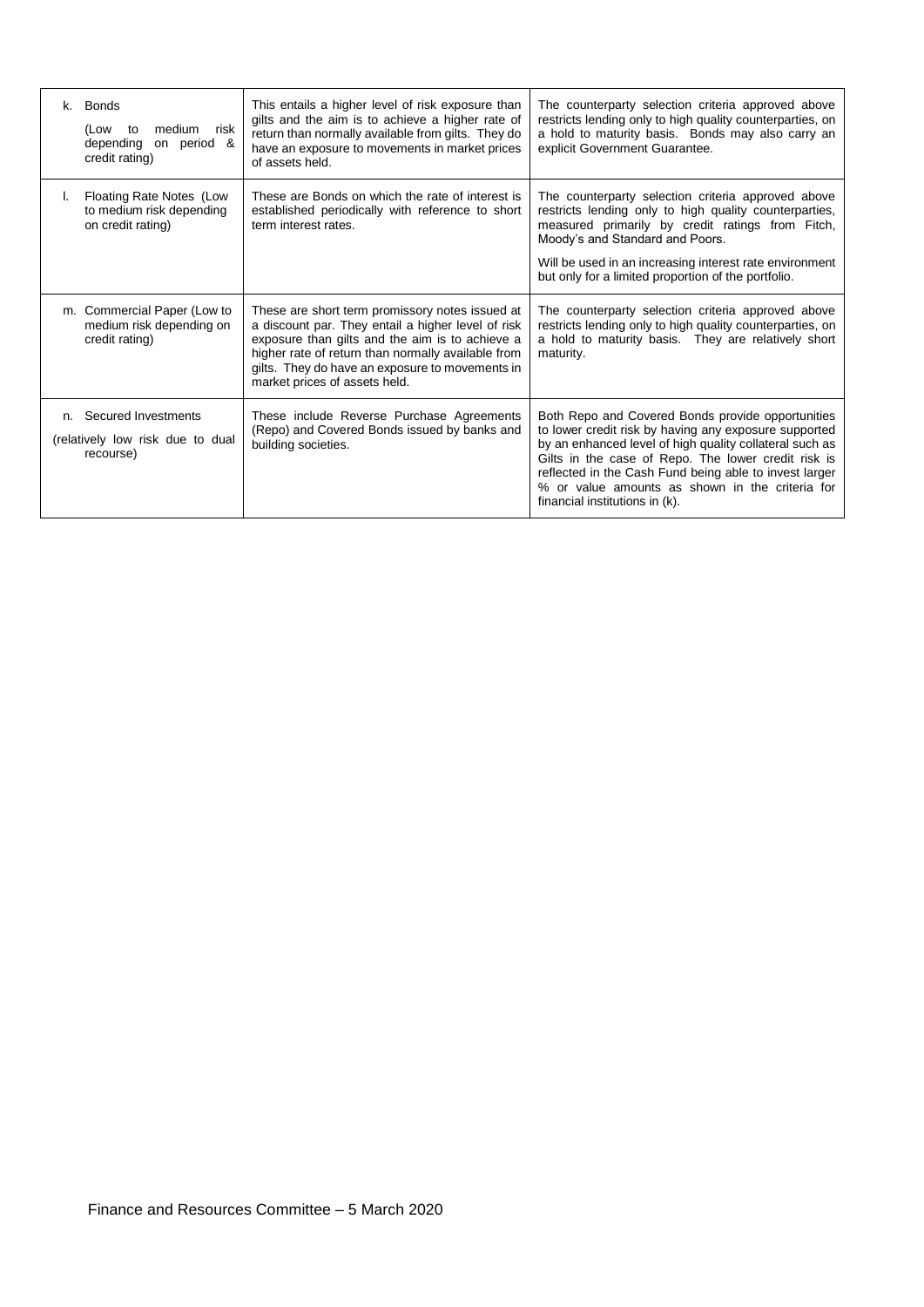## **The City of Edinburgh Council**

## **Treasury Management Policy Statement**

### **Summary**

The Council has adopted the CIPFA Code of Practice on Treasury Management in the Public Services. As part of the adoption of that code, the Council agreed to create and maintain, as the cornerstones for effective treasury management:

- a Treasury Management Policy Statement (TMPS), stating the policies and objectives of its treasury management activities; and
- suitable Treasury Management Practices (TMPs), setting out the manner in which the organisation will seek to achieve those policies and objectives, and prescribing how it will manage and control those activities.

This document outlines the Council's Treasury Management Policy Statement which provides a framework for the Council's treasury management activities. Any reference in the Treasury Policy Statement to the Chief Financial Officer should be taken to be any other officer to whom the Chief Financial Officer has delegated his powers.

#### **Approved Activities**

The Council defines its treasury management activities as:

"The management of the Council's investments and cash flows, its banking, money market and capital market transactions; the effective control of the risks associated with those activities; and the pursuit of optimum performance consistent with those risks".

Subject to any legal restrictions, this definition covers the following activities:

- arranging, administering and managing all capital financing transactions
- approving, arranging and administering all borrowing on behalf of the Council
- cash flow management
- investment of surplus funds
- ensuring adequate banking facilities are in place, negotiating bank charges, and ensuring the optimal use by the Council of banking and associated facilities and services

The Council regards the successful identification, monitoring and control of risk to be the prime criteria by which the effectiveness of its treasury management activities will be measured. Accordingly, the analysis and reporting of treasury management activities will focus on their risk implications for the Council.

The Council also acknowledges that effective treasury management will provide support towards the achievement of its business and service objectives. It is therefore committed to the principles of achieving value for money in treasury management, and to employing suitable performance measurement techniques, within the context of effective risk management.

### **Treasury Management Strategy**

The treasury management strategy for the cash fund is to:

- Secure both capital and revenue funding at the lowest cost in the medium term; and
- ensure that surplus funds are invested in accordance with the list of approved organisations for investment, minimising the risk to the capital sum and optimising the return on these funds consistent with those risks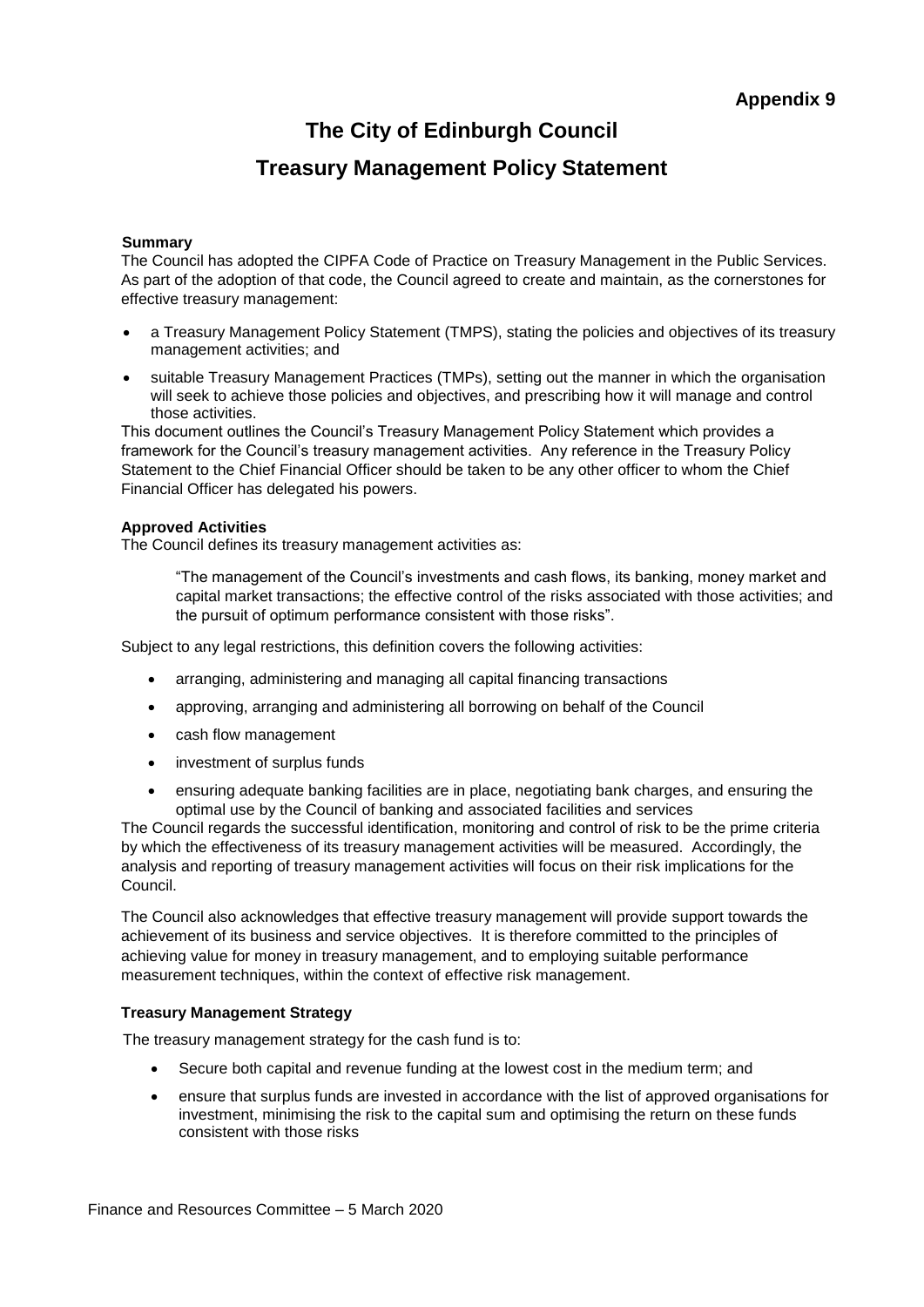### **Approved Sources of Finance**

Finance will only be raised in accordance with legislation and within this limit the Council has a number of approved methods and sources of raising capital finance. No other instrument other than those listed below may be used

Bank Overdraft Temporary Loans Loans from the Public Works Loan Board Loans from the European Community institutions Long-Term Market Loans Bonds Stock Issues Negotiable Bonds Internal (Capital Receipts and Revenue Balances) Commercial Paper Medium Term Notes Finance and Operating Leases Deferred Purchase Covenant Agreements Government and European Community Capital Grants Lottery Monies Public and Private Partnership funding initiatives

### **Permitted Instruments**

Where possible the Head of Finance, the Council's Statutory Section 95 Chief Financial Officer, will manage all of the Council's temporary surplus funds together and invest them using the Council's Treasury Cash Fund. The investment restrictions contained in the Treasury Cash Fund Policy Statement therefore apply to the City of Edinburgh Council's monies.

However small operational balances will need to be retained with the Council's bankers, and in other cases – such as devolved schools – relatively small investment balances may be operated locally. Some allowance for temporary deposits has therefore been made.

In addition, the Council has some non-cash investment types and these are also included in the Policy Statement.

The Head of Finance, as the Council's Statutory Chief Financial Officer, may invest monies in accordance with the Council's requirements only by using the following instruments:

- (a) Temporary deposit with an approved institution of the Bank of England or with any other approved organisation for investment (see below)
- (b) Money Market Funds
- (c) Debt Management Office's Debt Management Agency Deposit Facility
- (d) Investment Properties
- (e) Loans to Other Organisations
- (f) Investment in share capital of Council Companies and Joint Ventures
- (g) Loans (including mezzanine debt) to / investment in the Loan Stock of Council Companies and LLPs
- (h) Investment in Shared Equity Housing Schemes
- (i) Investment in the Subordinated Debt of projects delivered via the "HubCo" model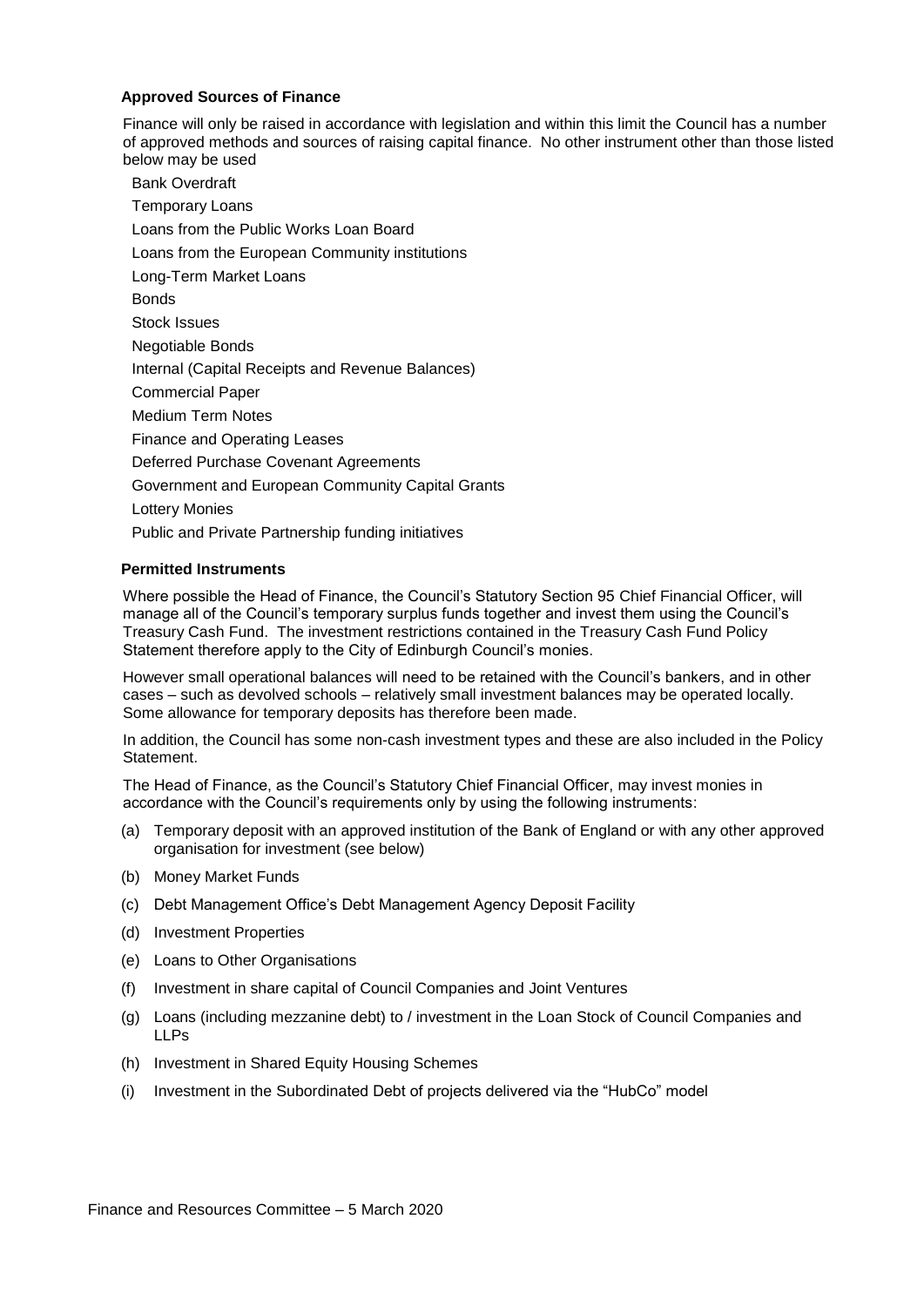### **Approved Organisations for Investment**

The approved counterparty limits are as follows:

- *(a) The Council's bankers with no limit.*
- *(b) DMO's DMADF with no limit.*
- *(c) AAA Money Market Funds with no limit.*
- *(d) financial institutions on the Bank of England's authorised list where the lowest of their long term rating from the three main Credit ratings agencies, S&P, Moody's and Fitch, equivalent to A- or above up to a maximum of £10 million per institution.*
- *(e) building societies where the lowest of their long term rating from the three main Credit ratings agencies, S&P, Moody's and Fitch, equivalent to A- or above up to a maximum of £5 million per institution.*
- *(f) Subordinated debt of projects delivered via "HubCo" model up to a maximum of £1 million.*

In addition, there is no explicit limit at present for the non-cash investment types. However, it is anticipated that each specific investment of these types would be reported individually to Council and a full list of them will be contained in the Treasury Annual Report.

The investment risks and controls to mitigate those risks are outlined to the end of this document.

### **Policy on Delegation**

Responsibility for the implementation and regular monitoring of the Council's treasury management policies and practices is retained by the Council.

The Council delegates responsibility for the execution and administration of Treasury Management decisions to the Head of Finance, as the Statutory Section 95 Chief Financial Officer, who will act in accordance with the organisation's policy statement and TMPs and, if he/she is a CIPFA member, CIPFA's Standard of Professional Practice on Treasury Management.

The Council nominates the Governance, Risk and Best Value Committee to be responsible for the ensuring effective scrutiny of the treasury management strategy and policies.

#### **Reporting Arrangements**

This will include, as a minimum, an annual strategy and plan in advance of the year, and an annual report after its close, in the form prescribed in its TMPs. The Head of Finance will report to the Council as follows:

- (a) A Treasury Strategy prior to the commencement of the financial year.
- (b) A mid-term report during the financial year
- (c) A Treasury Annual Report as soon as practicable after the end of the financial year..
- (d) Ad hoc reports according to need.